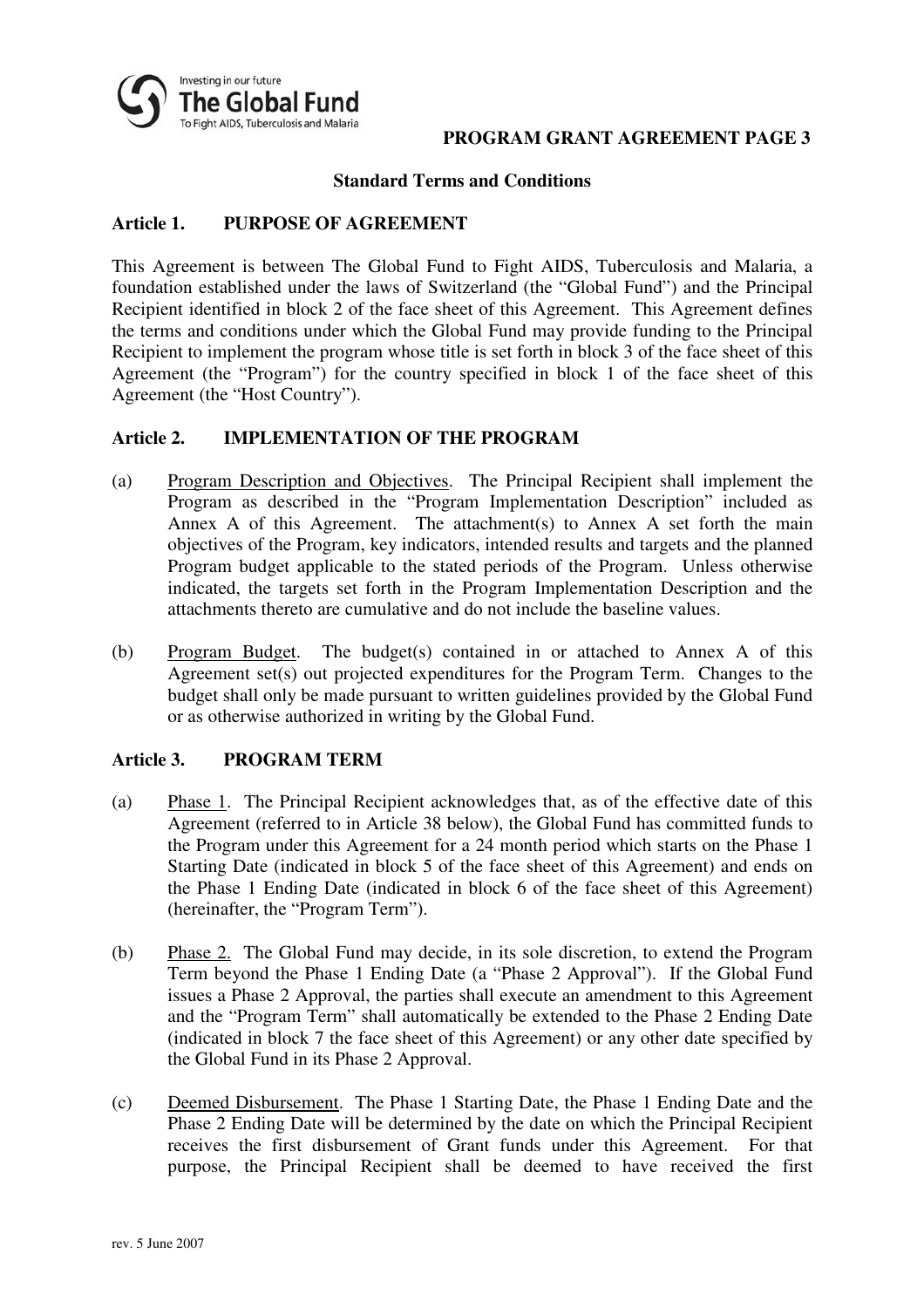

disbursement seven calendar days after the Global Fund Trustee issues a wire transfer for such disbursement into the Principal Recipient's bank account (the "Deemed Receipt Date"). If the Deemed Receipt Date is between the first and the fourteenth day of the month, the Phase 1 Starting Date shall be the first day of that month. If the Deemed Receipt Date is after the fourteenth day of the month, the Phase 1 Starting Date shall be the first day of the following month.

(d) Notice. After the Deemed Receipt Date, the Global Fund shall provide notice to the Principal Recipient of the Phase 1 Starting Date, the Phase 1 Ending Date and the Phase 2 Ending Date and the face sheet of this Agreement shall be updated accordingly.

#### **Article 4. GRANT FUNDS**

The Global Fund hereby grants to the Principal Recipient an amount not to exceed that stated in block 8 of the face sheet of this Agreement (the "Grant"), which may be made available to the Principal Recipient under the terms of this Agreement. The Principal Recipient may only use Grant funds for Program activities which occur during the Program Term or as otherwise agreed in writing by the Global Fund.

### **Article 5. REPRESENTATIONS AND WARRANTIES OF THE PRINCIPAL RECIPIENT**

The Principal Recipient represents and warrants to the Global Fund the following as of the effective date of this Agreement:

- (a) Legal Capacity. The Principal Recipient is a legal entity validly existing under the laws of the jurisdiction in which it was formed.
- (b) Enforceability. This Agreement has been duly executed and delivered by the Principal Recipient and is enforceable against the Principal Recipient in accordance with its terms.
- (c) Necessary Power. The Principal Recipient has all the necessary power, authority and legal capacity to: (i) own its assets; (ii) conduct Program activities; and (iii) enter into this Agreement.
- (d) Compliance with Laws. The Principal Recipient's activities are operated in compliance with Host Country law and other applicable law, including but not limited to intellectual property law. In addition, the Principal Recipient is generally aware that laws exist that prohibit the provision of resources and support to individuals and organizations associated with terrorism and that the European Union, the U.S. Government and the United Nations Security Council have published lists identifying individuals and organizations considered to be associated with terrorism.
- (e) No Claims. There are no claims, investigations or proceedings in progress or pending or threatened against the Principal Recipient which, if determined adversely, would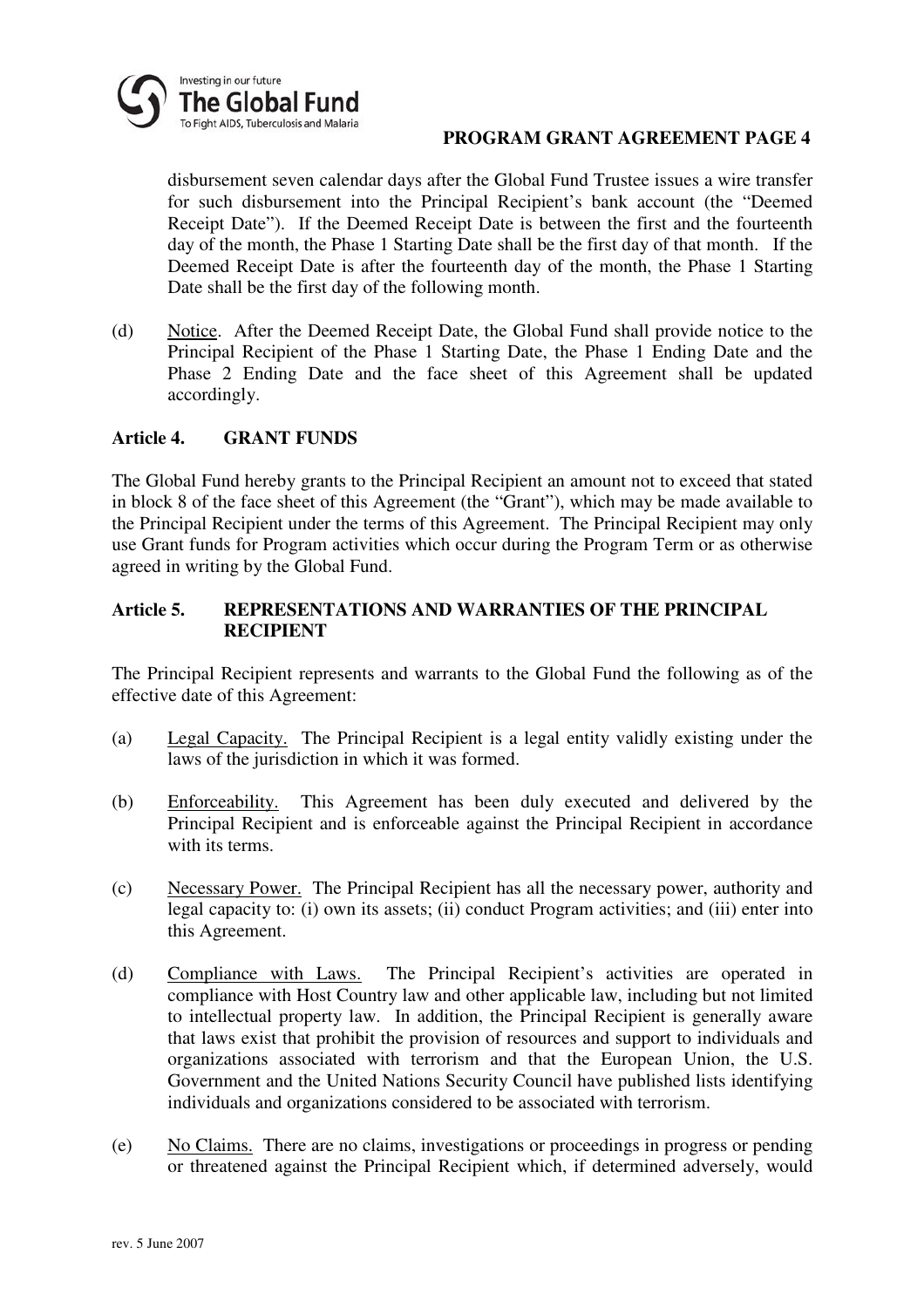

have a material adverse effect on the capacity of Principal Recipient to implement the Program.

- (f) Additionality. The Grant is in addition to the resources that the Host Country receives from external and domestic sources to fight the disease indicated in block 9 of the face sheet of this Agreement, or, if applicable, health expenditure (if Health Systems Strengthening is indicated in block 9).
- (g) No Double-funding. The targets set for the Program are made possible by the additional funding provided by the Global Fund under this Agreement. The Principal Recipient is not receiving funding from any other source that duplicates the funding provided under this Agreement.

# **Article 6. COVENANTS OF THE PRINCIPAL RECIPIENT**

The Principal Recipient covenants and agrees with the Global Fund the following during the Program Term:

- (a) Authority. The person signing documents related to this Agreement (including any amendments to this Agreement) will have, at the time of such signing, the authority to sign such documents.
- (b) Notice of Material Events. The Principal Recipient shall immediately provide written notice to the Global Fund of any claims, investigations or proceedings which, if determined adversely, could reasonably be expected to result in a material adverse effect on the ability of the Principal Recipient or any Sub-recipient (as described in Article 14 of this Agreement) to implement the Program or perform any of the other obligations under this Agreement**.**
- (c) Conduct of Business. The Principal Recipient shall, and shall ensure that each Subrecipient shall, do all the things necessary to preserve, renew, and keep in full force and effect its legal existence and the rights, licenses and permits which may be required to implement Program activities for which they are responsible.
- (d) Compliance with Laws. The Principal Recipient shall, and shall ensure that each of its Sub-recipients shall, comply with Host Country law and other applicable law, including but not limited to intellectual property law, when carrying out Program activities.
- (e) Additionality. The Principal Recipient shall take all actions available to it to ensure that the representation made in Article 5(f) above continues to be valid during the Program Term.
- (f) Notification of Additional Funding. The Principal Recipient shall provide written notice to the Global Fund of any additional funding received by the Principal Recipient which may require an adjustment to the Program in order to meet its obligations under Article 5(g).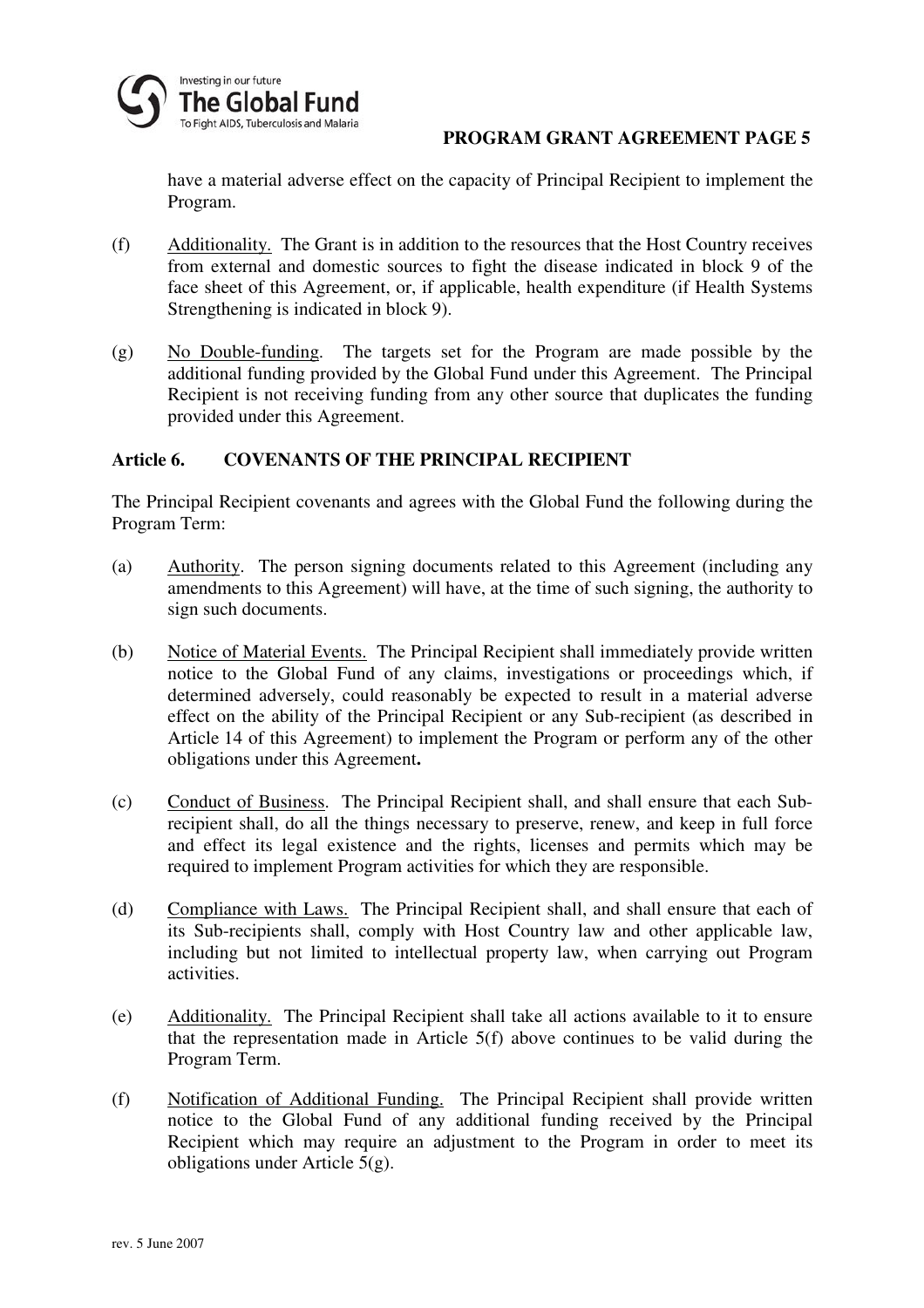

# **Article 7. COUNTRY COORDINATING MECHANISM**

- (a) CCM. The parties acknowledge that the Country Coordinating Mechanism ("CCM") coordinates the submission of proposals to the Global Fund from the Host Country, including any request for continued funding beyond the Phase 1 Ending Date ("Request for Continued Funding") and monitors the implementation of both Program activities under this Agreement and other programs financed by the Global Fund in the Host Country, if any.
- (b) Cooperation. The Principal Recipient shall cooperate with the CCM and the Global Fund to accomplish the purpose of this Agreement. The Principal Recipient shall be available to meet regularly with the CCM to discuss plans, share information and communicate on matters that relate to the Program. The Principal Recipient shall provide to the CCM, upon request of the CCM, a copy of reports and material information relating to the Program for information purposes. This may include, but is not limited to, Requests for Disbursements, items delivered to fulfill a condition precedent, implementation letters and any amendment to this Agreement. In addition, the Principal Recipient shall assist the CCM in the preparation of any Request for Continued Funding. The Principal Recipient understands that the Global Fund may, in its sole discretion, share information about the Program with the CCM.

#### **Article 8. LOCAL FUND AGENT**

- (a) LFA. The Global Fund has retained the services of a Local Fund Agent (the "LFA"), as indicated in block 12 of the face sheet of this Agreement, to perform certain functions on behalf of the Global Fund, including:
	- i. assessment of the capacity of the Principal Recipient to implement the Program and manage Grant funds; and
	- ii. verification of the Principal Recipient's progress towards the objectives of the Program, use of Grant funds and compliance with the terms and conditions of this Agreement.
- (b) Cooperation. The Principal Recipient shall, and shall ensure that Sub-recipients shall, cooperate fully with the LFA to permit the LFA to carry out its functions. To this end, the Principal Recipient shall, among other things:
	- i. submit all reports, Requests for Disbursement and other communications required under this Agreement to the Global Fund through the LFA;
	- ii. submit copies of all audit reports to the LFA;
	- iii. permit the LFA to perform ad hoc site visits at the times decided by the LFA;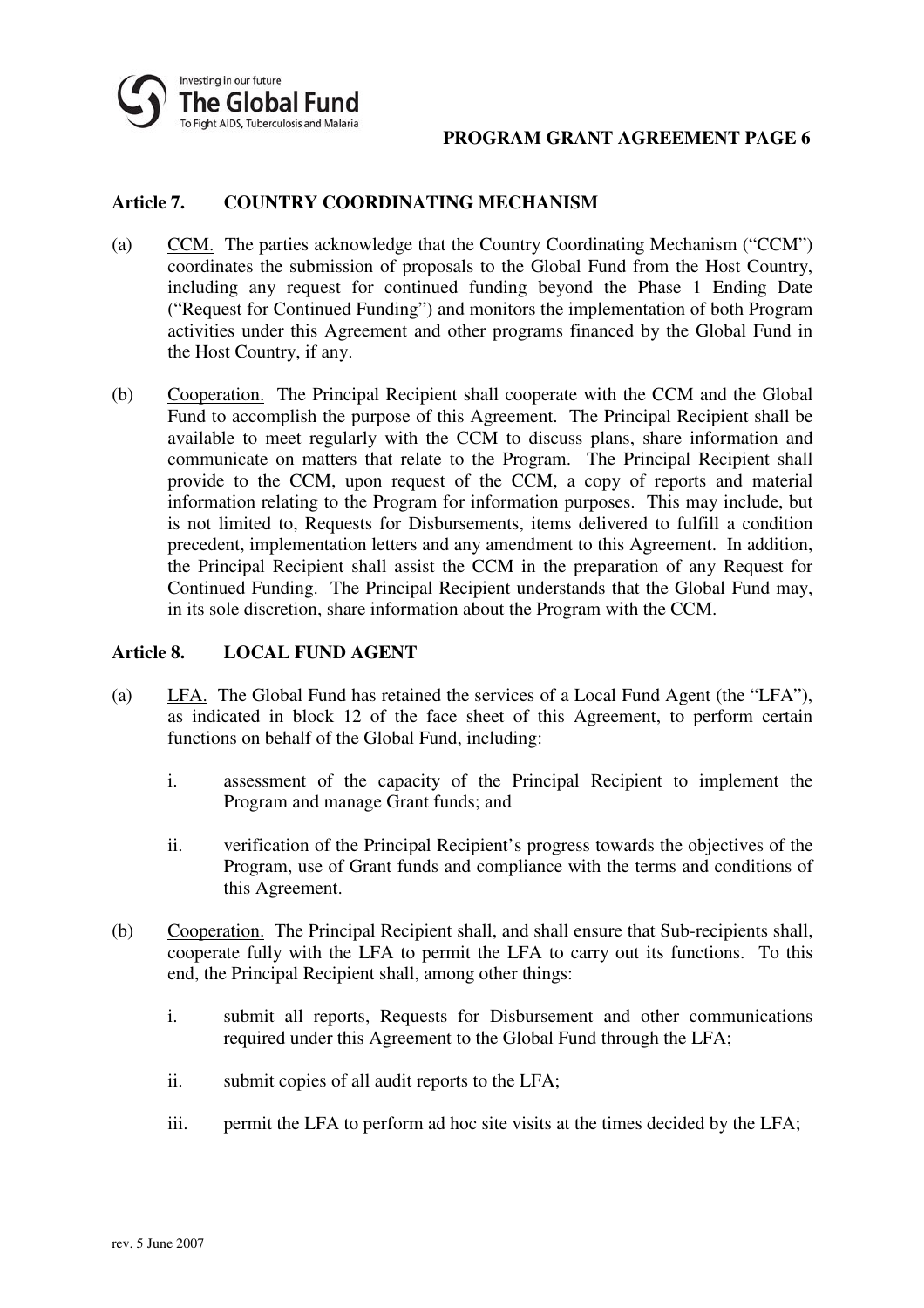

- iv. permit the LFA to review Program Books and Records, (as described in Article 13 of this Agreement) at the times and places decided by the LFA;
- v. permit the LFA to interview its personnel and personnel of Sub-recipients;
- vi. cooperate with the LFA to identify additional training and capacity building that the Principal Recipient and Sub-recipients may need to implement the Program; and
- vii. cooperate with the LFA in other ways that the Global Fund may specify.
- (c) LFA Representative. For purposes of this Agreement, the principal representative of the LFA shall be the person named or acting in the position identified in block 12 of the face sheet of this Agreement. The Global Fund may, in its sole discretion, decide to replace the LFA or designate an alternative principal representative of the LFA and shall inform the Principal Recipient accordingly.

### **Article 9. MANAGEMENT OF GRANT FUNDS**

The Principal Recipient shall ensure that all Grant funds are prudently managed and shall take all necessary action to ensure that Grant funds are used solely for Program purposes and consistent with the terms of this Agreement. Accordingly, the Principal Recipient shall use its reasonable efforts to ensure that Grant funds are not used by it or by any Sub-recipient to support or promote violence, to aid terrorists or terrorist-related activity, to conduct moneylaundering activities or to fund organizations known to support terrorism or that are involved in money-laundering activities.

#### **Article 10. DISBURSEMENT OF GRANT FUNDS**

- (a) Disbursements. Notwithstanding the disbursement schedule set out in Annex A to this Agreement, the timing and amount of any disbursements of Grant funds shall be determined by the Global Fund in its sole discretion. In particular, the Global Fund will not make any disbursement of Grant funds unless:
	- i. the Principal Recipient has submitted to the Global Fund a Request for Disbursement, signed by the person or persons authorized by the Principal Recipient to do so, in form and substance satisfactory to the Global Fund, at a time acceptable to the Global Fund;
	- ii. the Global Fund has determined in its sole discretion that funds sufficient to make the disbursement are available to the Global Fund for such purpose at the time of the disbursement;
	- iii. the Principal Recipient has fulfilled, in form and substance satisfactory to the Global Fund, the conditions precedent to such disbursement or special conditions indicated in Annex A, if any, and within the applicable terminal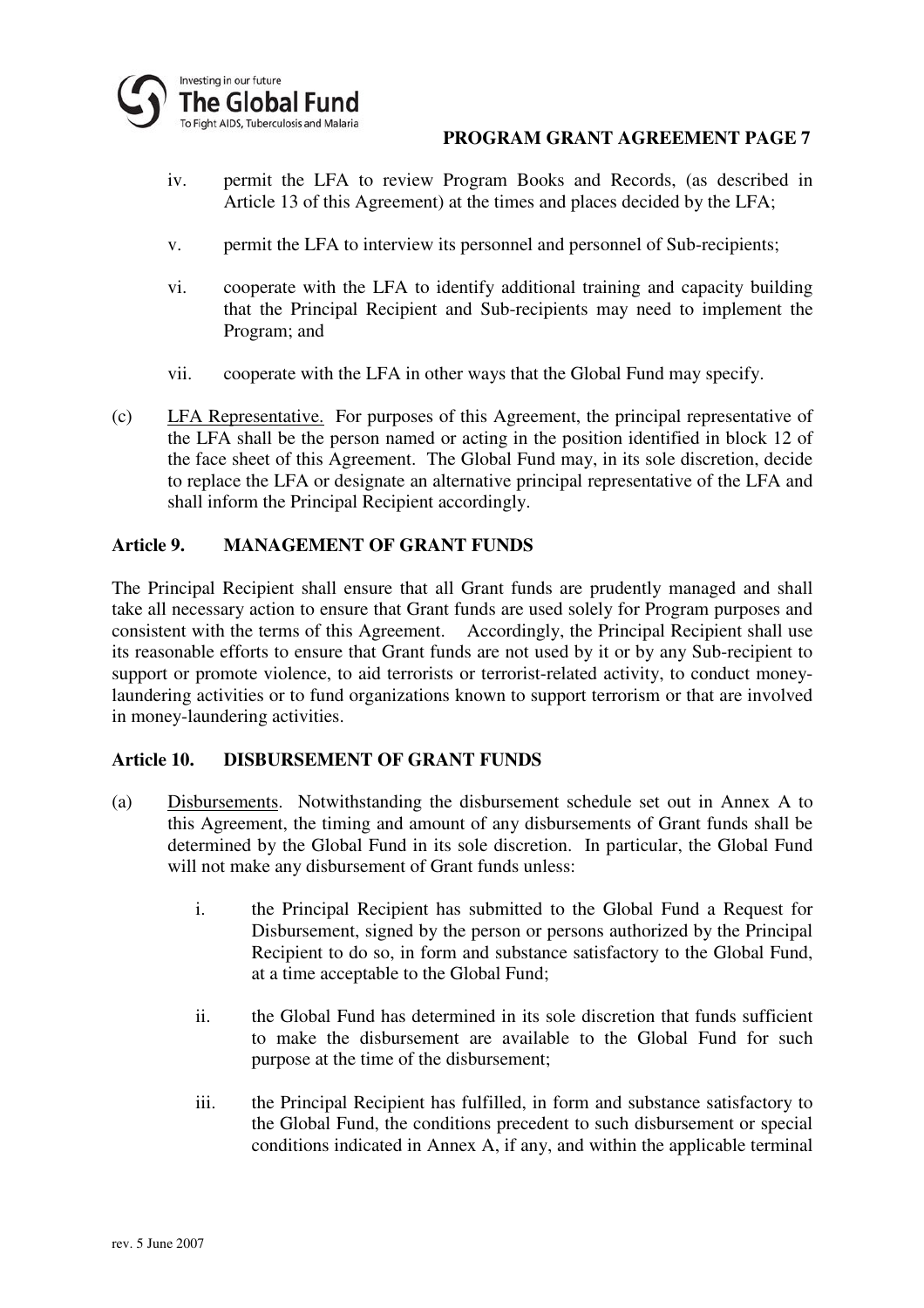

date indicated on the face sheet of this Agreement or other deadlines noted in the special conditions;

- iv. the Principal Recipient demonstrates that the amount requested in its Request for Disbursement is based on its reasonable cash flow needs during the period for which the disbursement is requested;
- v. the Principal Recipient has provided to the Global Fund all Programmatic Progress reports referred to in Article 15(b) of this Agreement that were due prior to the date of the Request for Disbursement;
- vi. the Principal Recipient demonstrates that it has achieved programmatic results consistent with the targets for indicators set forth in the Program Implementation Description and the attachments thereto during the periods set forth therein and explains any reasons for deviation from targets;
- vii. following receipt in the country of Health Products procured using Grant funds, the Principal Recipient has reported the prices and other related supply information required to be reported to the Global Fund in accordance with Article 19(t) of this Agreement using the Price Reporting Mechanism available on the website of the Global Fund or other suitable tool that the Global Fund may make available for this purpose; and
- viii. the LFA (referenced in Article 8 of this Agreement) verifies the information provided in the Request for Disbursement.
- (b) Deadlines. If the conditions precedent or special conditions indicated in the Program Implementation Description have not been met by the applicable terminal date or deadline, or if the Principal Recipient fails to achieve the programmatic targets set forth in this Agreement, during the periods set forth therein, the Global Fund may, at any time, and in its sole discretion, terminate or suspend this Agreement by written notice to the Principal Recipient under Article 26 of this Agreement.
- (c) Phase 1 Ending Date. The Global Fund will not authorize disbursement of any Grant funds after the Phase 1 Ending Date unless the parties amend this Agreement to reflect a Phase 2 Approval (as described in Article 3(b) of this Agreement).

### **Article 11. BANK ACCOUNTS, INTEREST AND OTHER PROGRAM REVENUES**

- (a) Bank Account. The Principal Recipient shall ensure that:
	- i. Grant funds in the possession of the Principal Recipient or Sub-recipients remain, to the extent practicable, in a bank account which bears interest at a reasonable commercial rate available in the Host Country until they are expended for Program purposes; and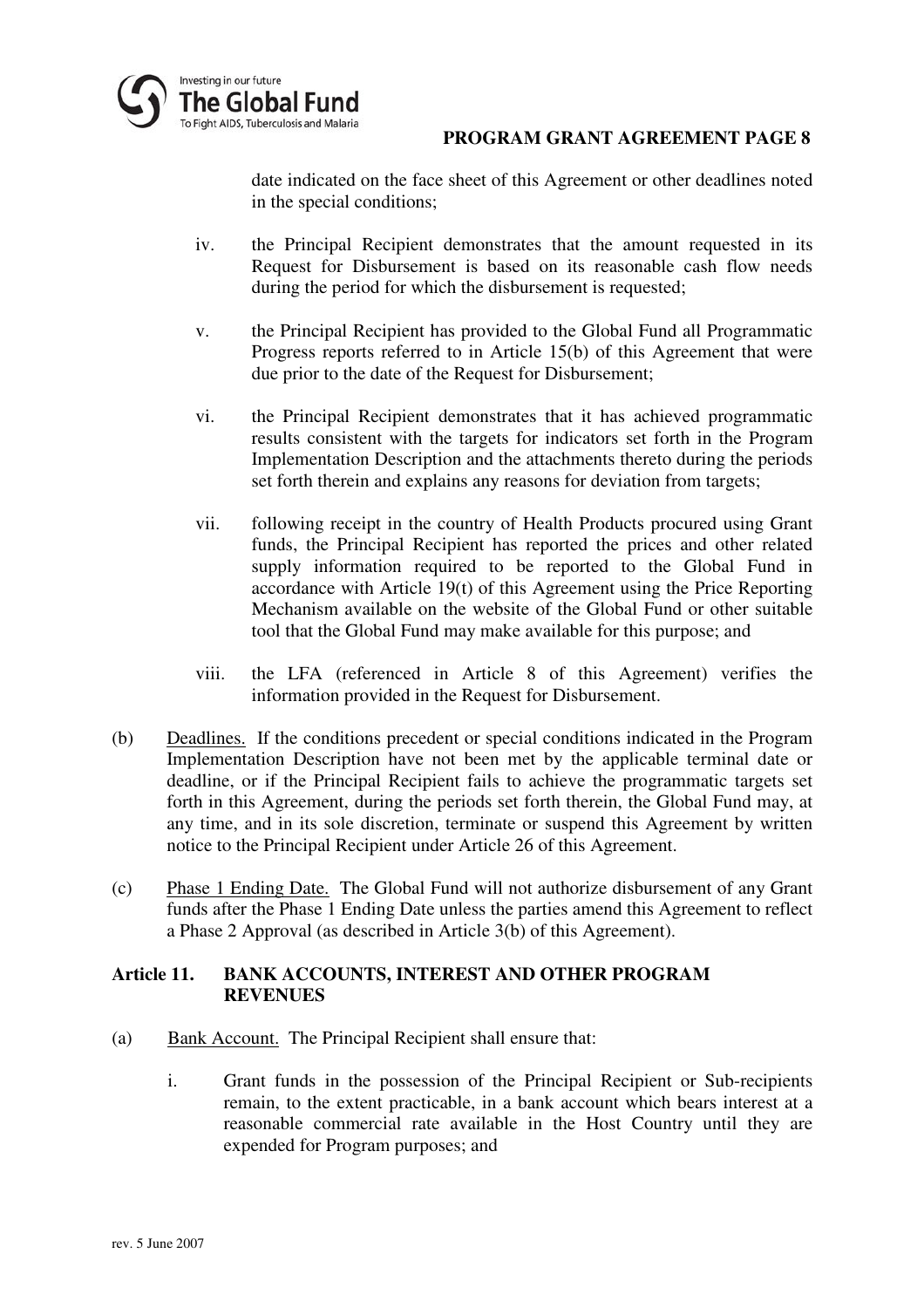

- ii. any bank in which Grant funds are deposited is fully compliant with all applicable local and international banking standards and regulations, including capital adequacy requirements; and
- iii. at all times, Grant funds are held in cash.
- (b) Interest. Any interest on Grant funds disbursed by the Global Fund to the Principal Recipient under this Agreement or by the Principal Recipient to Sub-recipients shall be accounted for and used solely for Program purposes.
- (c) Revenues. Any revenues earned by the Principal Recipient or Sub-recipients from Program activities, including but not limited to revenues from "social marketing" activities, shall be accounted for and used solely for Program purposes.

# **Article 12. TAXES AND DUTIES**

- (a) Free From Taxes. The Principal Recipient is strongly encouraged to ensure that this Agreement and the purchase of any goods or service using Grant funds by the Principal Recipient and any Sub-recipients shall be free from taxes and duties imposed under laws in effect in the Host Country. The Principal Recipient shall, not later than 90 days after the Phase 1 Starting Date, inform the Global Fund of the status of the exemption from taxes and duties that may be accorded to assistance under this Agreement.
- (b) Refund of Taxes. If a tax or duty has been levied and paid by the Principal Recipient or Sub-recipient despite the exemption from such tax or duty, the Global Fund may, in its sole discretion, (i) require the Principal Recipient to refund to the Global Fund or to others as the Global Fund may direct the amount of such tax with funds other than those provided under this Agreement; or (ii) offset the amount of such tax from amounts to be disbursed under this or any other agreement between the Global Fund and the Principal Recipient.
- (c) Resolution of Tax Issues. In the event of a disagreement about the application of an exemption that has been granted by the government of the Host Country, the Global Fund and the Principal Recipient shall endeavor promptly to resolve such matters, guided by the principle that the Grant funds are intended to be free from taxation, so that all of the Grant funds provided by the Global Fund shall contribute directly to the treatment and prevention of disease in the Host Country.

#### **Article 13. AUDITS AND RECORDS**

(a) Books and Records of the Principal Recipient. The Principal Recipient shall, and shall ensure that Sub-recipients shall, maintain accounting books, records, documents and other evidence relating to this Agreement, adequate to show, without limitation, all costs incurred and revenues earned by the Principal Recipient for the Program and the overall progress toward completion of the Program ("Program Books and Records"). The Principal Recipient and Sub-recipients shall maintain Program Books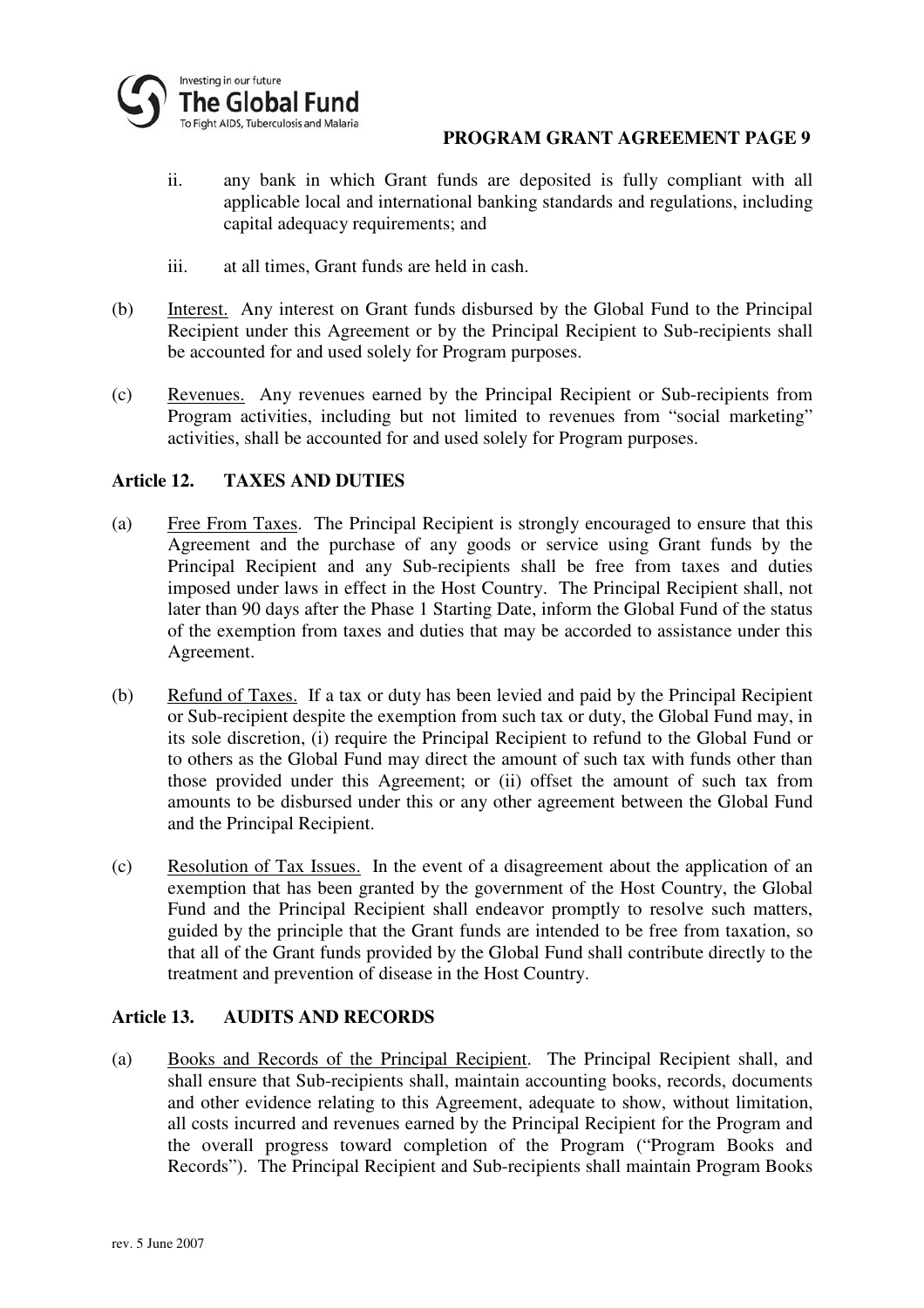

and Records in accordance with the generally accepted accounting standards in the Host Country. Program Books and Records must be kept in the possession of the Principal Recipient for at least three years after the date of last disbursement under this Agreement, or for such longer period, if any, required to resolve any claims or audit enquiries, or if required to do so by the Global Fund.

- (b) Principal Recipient Audits. The Principal Recipient shall have annual financial audits of Program revenues and expenditures conducted by an independent auditor. The first period under audit shall be the first completed fiscal year of the Principal Recipient (as indicated in Block 11 of the face sheet of this Agreement). However, if the end of the first such fiscal year is less than six months after the Phase 1 Starting Date, the first period under audit shall be from the Phase 1 Starting Date until the end of the second such fiscal year.
- (c) Independent Auditor. Not later than three months after the Phase 1 Starting Date, the Principal Recipient shall notify the Global Fund of the independent auditor that it has selected to perform the annual audits referred to in paragraph (b) of this Article. The final selection of the independent auditor and its terms of reference shall be subject to the approval of the Global Fund and shall occur not later than six months after the Phase 1 Starting Date.
- (d) Sub-recipient Audits. The Principal Recipient shall ensure that annual audits of the revenues and expenditures of each Sub-recipient of Grant funds are carried out. In connection with this requirement, the Principal Recipient shall submit to the Global Fund a plan for such Sub-recipient audits no later than six months after the Phase 1 Starting Date and a copy of all completed Sub-recipient audits. The first period under audit of Sub-recipients shall be not later than the first period of audit applicable under subsection (b) above.
- (e) Audit Reports. The Principal Recipient shall provide to the Global Fund an audit report for each audit arranged for by the Principal Recipient or a Sub-recipient in accordance with this Article not later than six months after the period under audit.
- (f) Audit by the Global Fund. The Global Fund reserves the right, on its own or through an agent (utilizing Grant funds or other resources available for this purpose) to perform the audits required under this Agreement and/or, to conduct a financial review, forensic audit or evaluation, or to take any other actions that it deems necessary to ensure the accountability of the Principal Recipient and Sub-recipients for Grant funds and to monitor compliance by the Principal Recipient with the terms of this Agreement. The Principal Recipient shall, and shall ensure that its Subrecipients, cooperate with the Global Fund and its agents in the conduct of such review, audit, evaluation or other action.
- (g) Right of Access. The Principal Recipient shall permit or ensure authorized representatives of the Global Fund, its agents or any other third party authorized by the Global Fund, access at all times to: (i) Program Books and Records or any other documentation related to the Program held by the Principal Recipient; (ii) the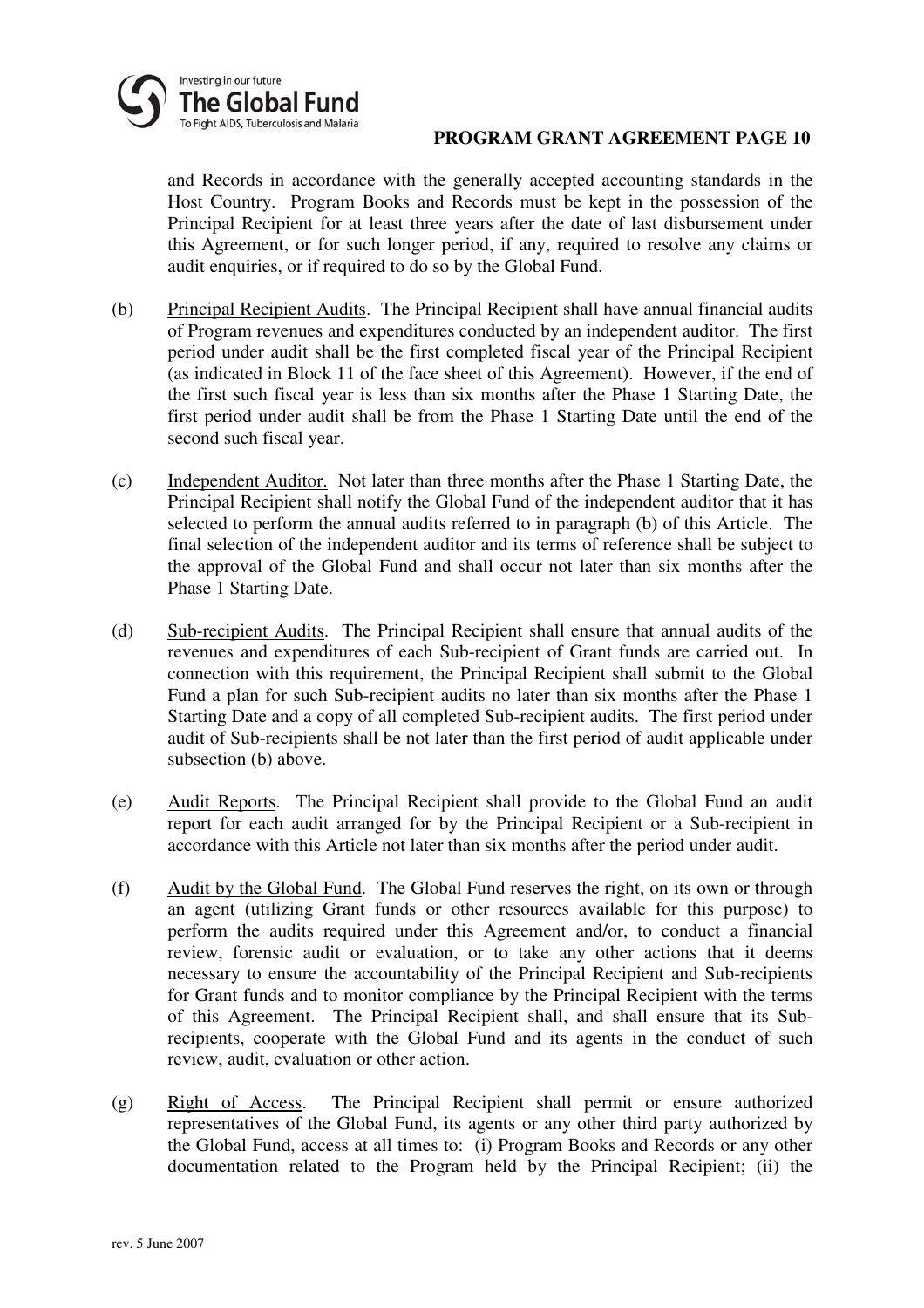

premises of the Principal Recipient or any Sub-recipient where the Program Books and Records are kept or Program activities are carried out; (iii) other sites where Program-related documentation is kept or Program activities are carried out; and (iv) all personnel of the Principal Recipient and/or Sub-recipients of Grant Funds. The Principal Recipient shall ensure that its agreements with Sub-recipients include the rights of access of the Global Fund under this sub-section.

(h) Notification. The Principal Recipient shall notify the Global Fund promptly in writing of any audit or forensic investigation pertaining to operations of the Principal Recipient or of a Sub-recipient.

### **Article 14. SUB-RECIPIENTS**

From time to time, the Principal Recipient may, under this Agreement, provide Grant funds to other entities to carry out Program activities, provided that the Principal Recipient:

- (a) assesses the capacity of each Sub-recipient to implement Program activities and report thereon, makes such assessments available to the Global Fund upon request, and selects each Sub-recipient based on a positive assessment of that Sub-recipient's capacity to carry out the Program activities that are being assigned to it and in a transparent documented manner;
- (b) enters into a grant agreement with each Sub-recipient creating obligations of the Subrecipient to the Principal Recipient that are generally equivalent to those of the Principal Recipient under this Agreement, and which are designed to facilitate the compliance of the Principal Recipient with the terms of this Agreement. Such obligations shall include, but not be limited to, a requirement that the Sub-recipient employ all Grant funds solely for Program purposes, and use reasonable efforts to ensure that Grant funds are not employed to support or promote violence, to aid terrorists or terrorist related activity, to conduct money-laundering activities or to fund organizations known to support terrorism or that are involved in money-laundering activities;
- (c) makes a copy of each Sub-recipient grant agreement available to the Global Fund upon request; and
- (d) maintains and complies with a system to monitor the performance of sub-Recipients and assure regular reporting from them in accordance with this Agreement.

#### **Article 15. PROGRAMMATIC PROGRESS REPORTS**

(a) Provision of Reports. The Principal Recipient shall provide to the Global Fund the reports specified in paragraph (b) of this Article. In addition, the Principal Recipient shall provide to the Global Fund such other information and reports at such times as the Global Fund may request. From time to time, the Global Fund may provide to the Principal Recipient guidance, through postings on the Global Fund's Internet web site or through implementation letters, on the acceptable frequency, form and content of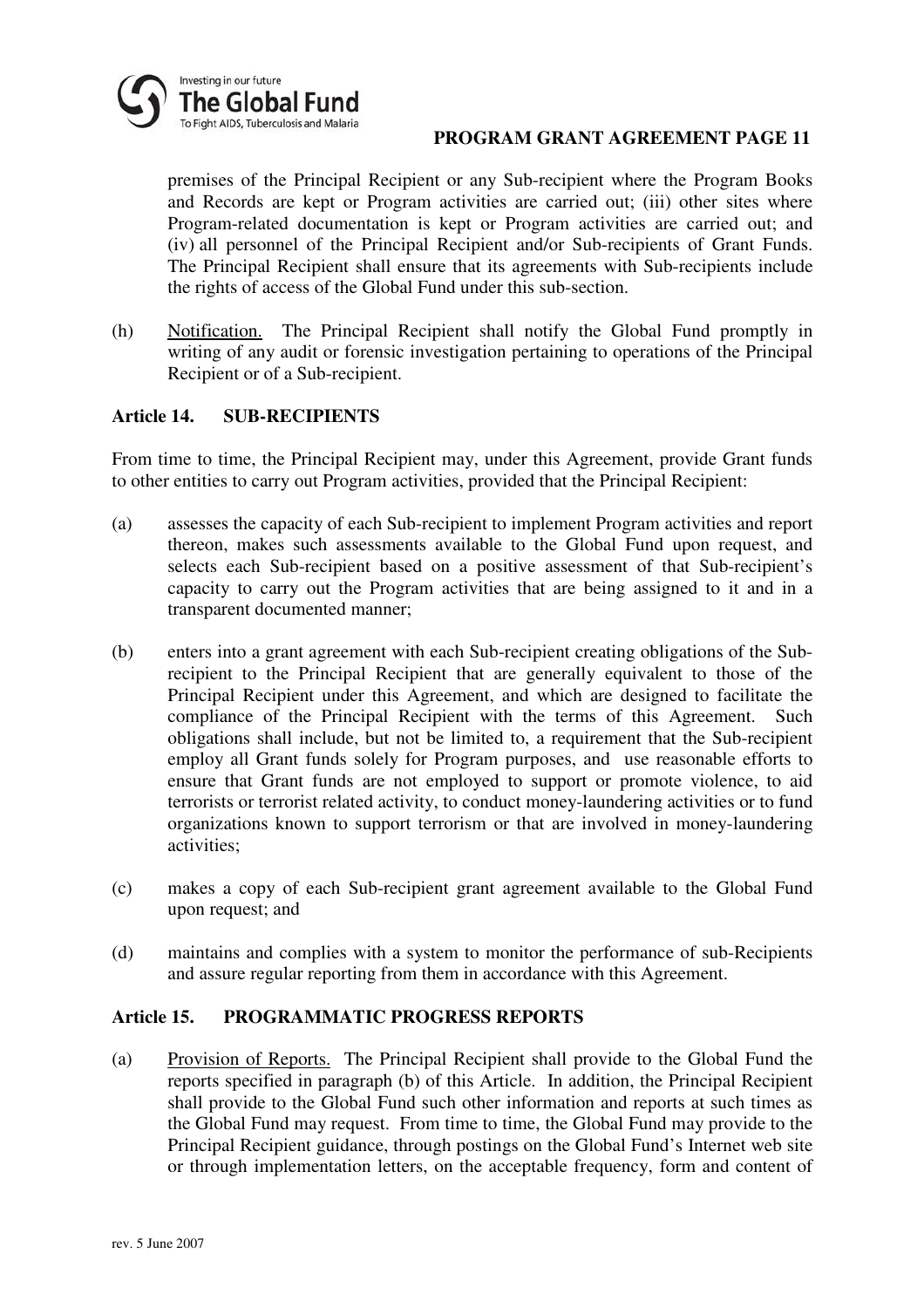

the reports required under this Article. The Principal Recipient shall provide to the CCM a copy of all reports that the Principal Recipient submits to the Global Fund under this Article.

### (b) **Required Reports**

- i. Periodic Reports. The Principal Recipient shall, not later than 45 days after the end of each reporting period indicated in Annex A to this Agreement, report on the progress towards Program objectives and targets for that period indicated in Annex A. The Principal Recipient shall submit periodic reports on the form specified in Annex A. For the period in question, the Principal Recipient shall explain in the report any variance between planned and actual achievements and between planned and actual expenditures.
- ii. Annual Progress Reports. Not later than 18 months after the Phase 1 Starting Date, and on an annual basis thereafter, the Principal Recipient shall submit to the Global Fund, in form and substance satisfactory to the Global Fund, an Annual Progress Report covering programmatic progress during the Principal Recipient's preceding programmatic or fiscal year. Guidance on the form of this report is available upon request from the Global Fund.

# **Article 16. MONITORING AND EVALUATION**

The Principal Recipient shall monitor and evaluate the progress of the Program toward its objective, including the activities implemented by Sub-Recipients, in accordance with the monitoring and evaluation plan approved by the Global Fund. The Principal Recipient shall ensure that it receives quality data regarding such progress and report accurately on the Program results.

#### **Article 17. EVALUATIONS BY THE GLOBAL FUND**

The Global Fund may, in its sole discretion, conduct or commission evaluations of the Program, or of specified Program activities, implementing structures or other Program issues. The Global Fund shall specify the terms of reference for any evaluation and an appropriate schedule for conducting it. The Principal Recipient shall, and shall require Sub-recipients to, facilitate the evaluation. Exercise by the Global Fund of this right does not mitigate the obligation of the Principal Recipient to monitor and evaluate the Program.

#### **Article 18. CONTRACTS FOR GOODS AND SERVICES**

(a) Procurement Practices. The Principal Recipient shall keep the Global Fund continuously informed about the policies and practices that it shall use to contract for goods and services under this Agreement. At a minimum, the policies and practices governing all procurement under the Program shall conform to the requirements (i) through (viii) listed below and, where Health Products are being procured, those in Article 19 of this Agreement. The Principal Recipient shall ensure that such policies and practices are followed at all times.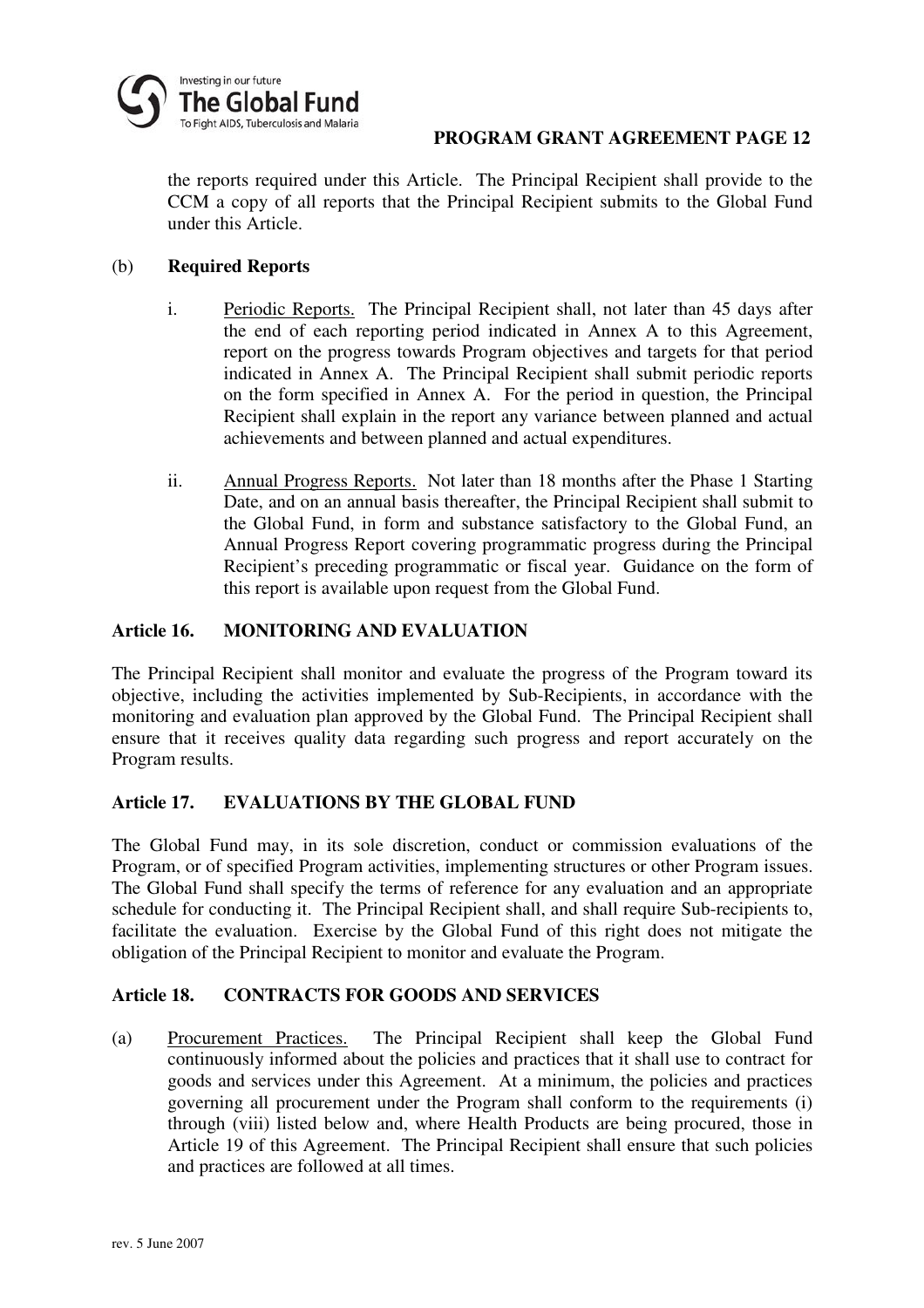

- i. Contracts shall be awarded on a transparent and, subject only to established exemptions included in written procurement policies and practices provided to the Global Fund, competitive basis.
- ii. All solicitations for contract bids must be clearly notified to all prospective bidders, which shall be given a sufficient amount of time to respond to such solicitation.
- iii. Solicitations for goods and services shall provide all information necessary for a prospective bidder to prepare a bid and, as such, shall be based upon a clear and accurate description of the proposed terms and conditions of the contract and the goods or services to be acquired;
- iv. Conditions to the participation in a contract bid shall be limited to those that are essential to ensure the participant's capability to fulfill the contract in question and compliance with domestic procurement laws.
- v. Contracts shall be awarded only to responsible contractors that possess the ability to successfully perform the contracts.
- vi. No more than a reasonable price (as determined, for example, by a comparison of price quotations and market prices) shall be paid to obtain goods and services.
- vii. The Principal Recipient and its representatives and agents shall not engage in any of the practices described in Article 21(b) in relation to such procurement.
- viii. The Principal Recipient shall maintain records documenting in detail the receipt and use of goods and services acquired under the Agreement by the Principal Recipient, the nature and extent of solicitations of prospective suppliers of goods and services acquired by the Principal Recipient, and the basis of award of Principal Recipient contracts and orders.
- (b) Supply chain. The Principal Recipient shall use its best efforts to ensure optimal reliability, efficiency and security with regard to the supply chain for all products purchased with Grant funds.
- (c) Compliance of Sub-recipients. The Principal Recipient shall ensure that Subrecipients comply with the requirements of this Article when Sub-recipients undertake procurement of goods and services for the Program.
- (d) Recording. The Principal Recipient shall, and shall ensure that Sub-recipients shall, maintain appropriate records of all fixed assets purchased with Grant funds.
- (e) Title. Subject to Article 26(c) of this Agreement, title to goods or other property financed by the Global Fund under this Agreement shall be held by the Principal Recipient or a Sub-recipient or other entity approved by the Principal Recipient.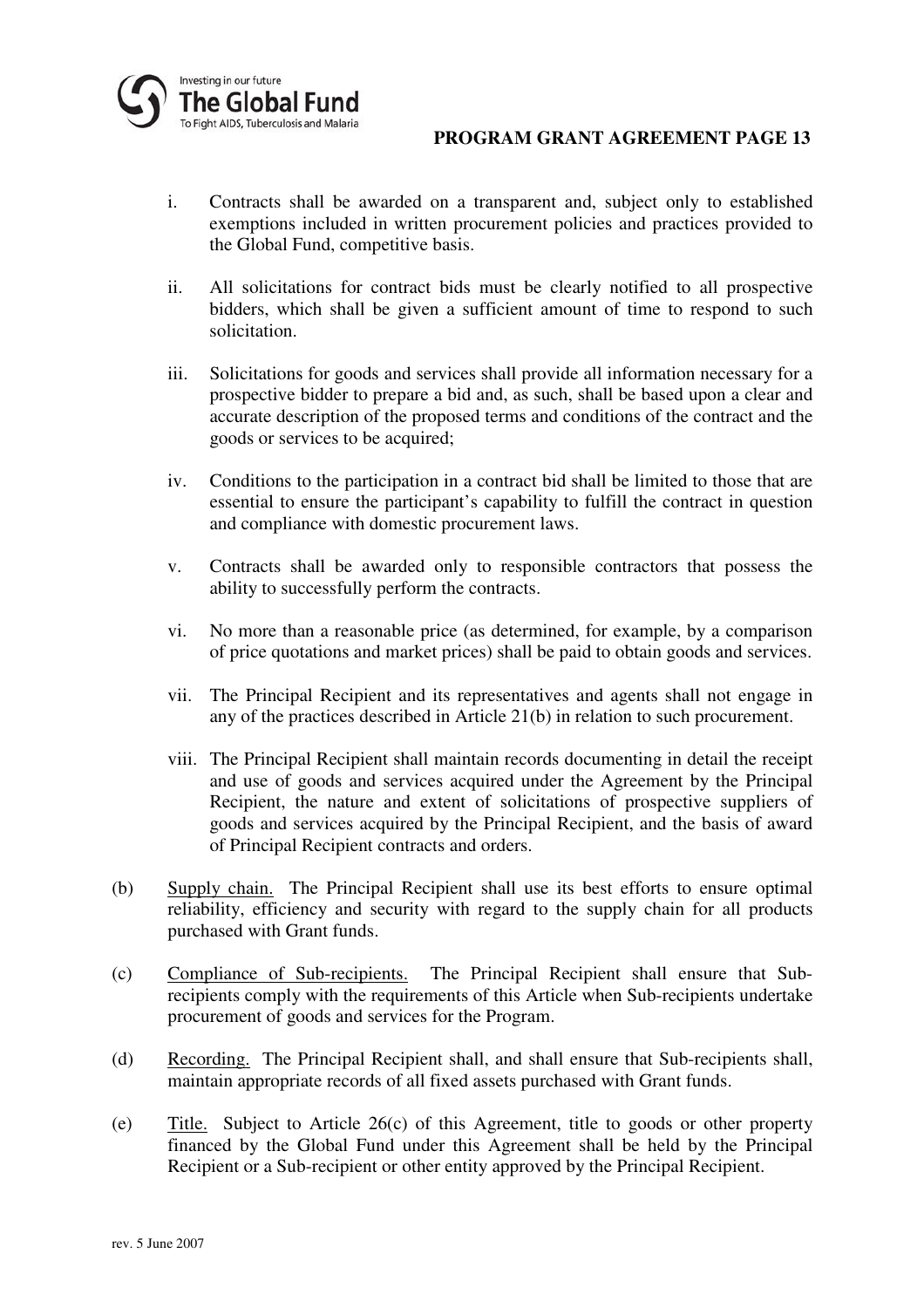

(f) Program Purposes. In accordance with Article 9 of this Agreement, the Principal Recipient shall ensure that all goods and services and activities financed with Grant funds, including those procured and implemented by Sub-recipients, are used solely for Program purposes.

#### **Article 19. PHARMACEUTICAL AND OTHER HEALTH PRODUCTS**

(a) Definitions. As used in this Article, the following terms shall have the meanings given to them below:

"WHO" means the World Health Organization.

The terms "medicines," "multisource pharmaceutical product," and "pharmaceutical products" have the meanings used by the WHO in the "Glossary" of its "Marketing Authorization of Pharmaceutical Products with Special Reference to Multisource (Generic) Products: A Manual for Drug Regulatory Authorities."

The term "Health Products" includes (i) pharmaceutical products and (ii) diagnostic and non-pharmaceutical products

The term "diagnostic and non-pharmaceutical products" includes, (i) durable products and (ii) consumable/single-use products

The term "durable products" includes, but is not limited to, HIV non-rapid tests machines, HIV monitoring machines (CD4s, Viral Load), bed nets, laboratory equipment, radiology equipment and supportive products (e.g., microscopes and reagents).

The term "consumable/single-use products" includes, but is not limited to, condoms, HIV antibody (rapid and non-rapid) tests, malaria rapid tests, insecticides, aerial sprays against mosquitoes, breast milk substitute and injection syringes.

The term "stringent regulatory authority" means the regulatory authority of (a) a member of the Pharmaceutical Inspection Convention or an entity participating in the Pharmaceutical Inspection Co-operation Scheme; or (b) a member of the International Conference on Harmonisation of Technical Requirements for the Registration of Pharmaceuticals for Human Use.

The term "WHO Prequalification Program" means the United Nations Pilot Procurement, Quality and Sourcing Project initiated by WHO.

The term "GMP" means Good Manufacturing Practice as such term is used by the WHO in its "Marketing Authorization of Pharmaceutical Products with Special Reference to Multisource (Generic) Products: A Manual for Drug Regulatory Authorities."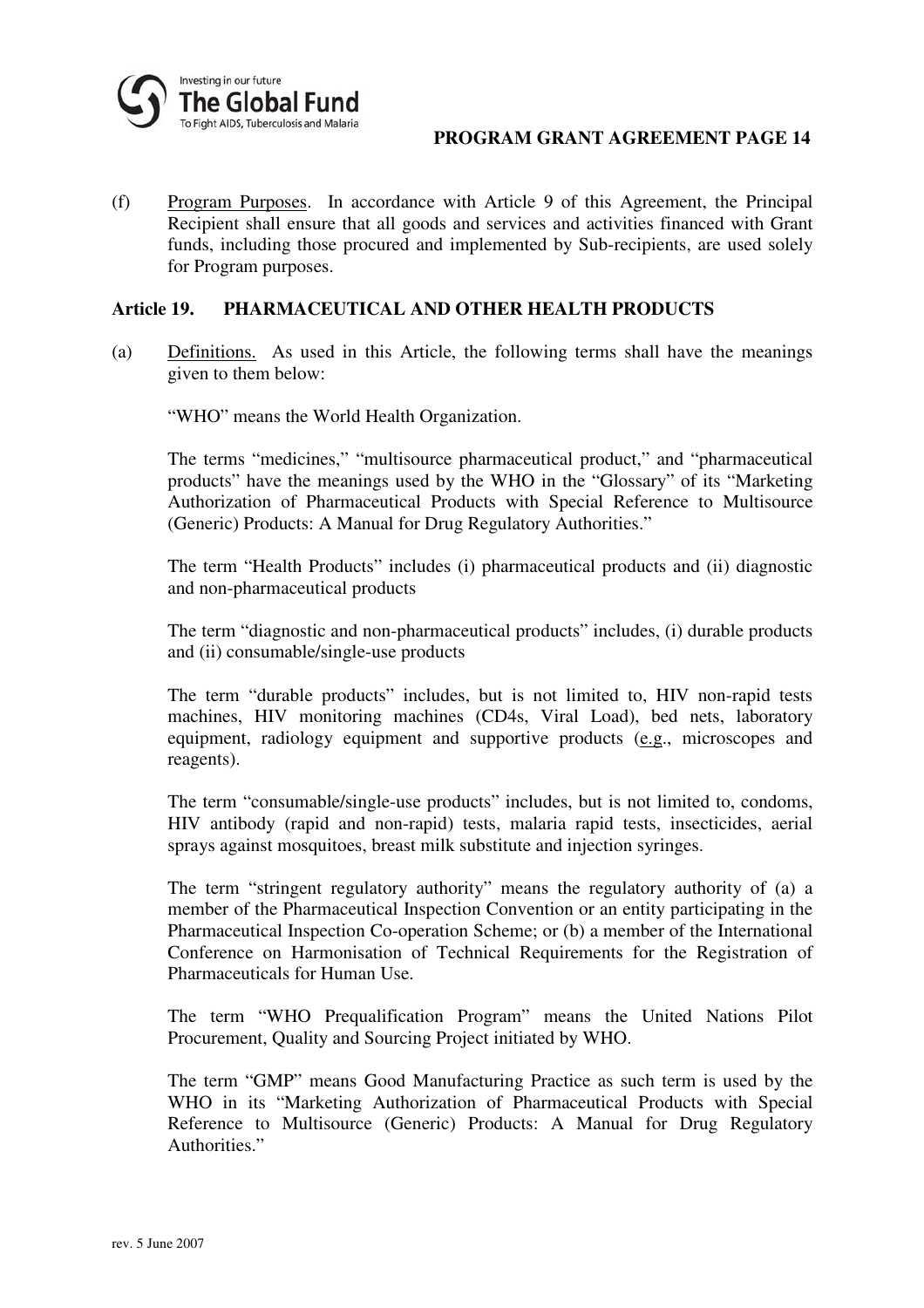

With respect to a Host Country, the term "National Drug Regulatory Authority" means the cognizant national drug regulatory authority in such Host Country.

With respect to sub-section (j) of this Article, a product is "unavailable" when its manufacturer is unable to supply a sufficient quantity of the finished product within 90 days of the date of order.

- (b) Compliance. When a Sub-recipient carries out procurement of a Health Product, the Principal Recipient shall ensure that such procurement is carried out in compliance with this Article. In all cases, pharmaceutical products and consumable/single-use products financed by Grant funds under the Agreement shall satisfy quality standards prescribed from time to time by the Global Fund.
- (c) Procurement Assessment and PSM plan. Due to the complexity and significant risks of the procurement of Health Products, no Grant funds may be used to finance such procurement until:
	- i. the Principal Recipient has submitted to the Global Fund, in form and substance satisfactory to the Global Fund, a plan for the procurement, use and supply management of the Health Products that shall be procured that is consistent with this Article (the "PSM Plan"). The PSM Plan shall include a plan to procure and use diagnostic technologies and supplies and other major categories of supplies related to the provision of the medicines; and
	- ii. the Global Fund has approved the PSM Plan and has received a positive assessment of the Principal Recipient's capability to manage such procurement.

The Global Fund will advise the Principal Recipient in writing when it has approved the PSM Plan. The Principal Recipient shall ensure that procurement under the Program is carried out in accordance with the PSM plan.

- (d) List of medicines to be procured. The Principal Recipient shall ensure that Grant funds are not used to procure medicines that do not appear in current standard treatment guidelines or essential medicines lists of the World Health Organization, the Host Country government, or the Principal Recipient or Sub-recipient. The PSM Plan shall include a listing of the standard treatment guidelines and essential medicines lists that shall apply to the Program.
- (e) Procurement responsibilities. In circumstances where the Global Fund has determined that the Principal Recipient possesses the requisite procurement capacity, the Principal Recipient shall be responsible for all procurement under this Agreement and at its discretion, may use, or permit its Sub-recipients to use, contracted local, regional or international procurement agents to conduct procurements. If the Global Fund has not determined that the Principal Recipient possesses the requisite procurement capacity, the Principal Recipient shall use established regional or international procurement agents or other mechanisms acceptable to the Global Fund,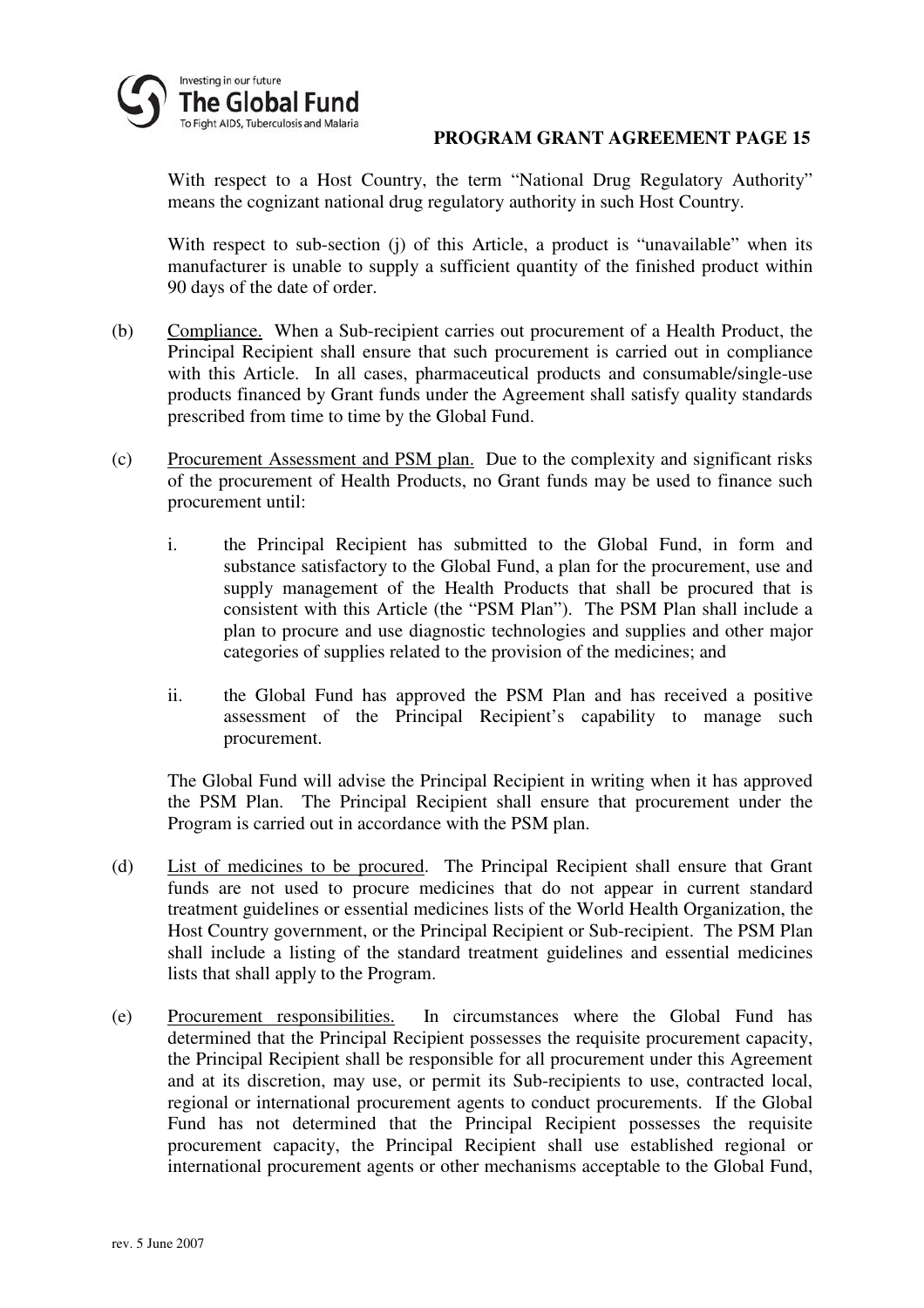

but shall remain responsible for compliance of all procurement with the terms of the Article.

In all cases, the Principal Recipient is encouraged to use, or cause Sub-recipients to use, capable regional and global procurement services wherever pooling of demand lowers prices for products of assured quality.

- (f) Procurement practices. The Principal Recipient shall ensure that the procurement of pharmaceutical products under this Agreement adheres to the Interagency Operational Principles for Good Pharmaceutical Procurement, unless, in cases where actual practices differ from the Interagency Operational Principles for Good Pharmaceutical Procurement, the Principal Recipient demonstrates, in form and substance satisfactory to the Global Fund, a comparable system of competitive procurement by a group of pre-qualified suppliers, transparency and accountability to their practices, and the application of necessary quality assurance mechanisms.
- (g) Lowest possible price. The Principal Recipient shall use good procurement practices when procuring Health Products, including competitive purchasing from qualified manufacturers and suppliers (and, in particular, with respect to pharmaceutical products, in compliance with item (f) above), to attain the lowest price of products, consistent with quality assurance. With respect to durable products, the lowest possible price shall take into account the total cost of ownership, including the cost of reagents and other consumables as well as costs for annual maintenance.
- (h) Compliance with quality standards. Health Products may be financed by Grant funds under this Agreement only if the quality standards of such pharmaceutical products can be assured. Consumable/single-use products may be financed by Grant funds under this Agreement only if such products are selected from lists of pre-qualified products, where they exist, or if such products are accepted by stringent regulatory authorities or accepted by national standards.
- (i) Multi-Source Products. For multisource, off-patent pharmaceutical products with available dosage from published pharmacopoeial quality standards, the Principal Recipient may verify compliance with applicable standards in accordance with existing national procedures of the Host Country.
- (j) Single or Limited Source Products. Grant funds may be used to procure a single- or limited-source pharmaceutical products (that is, a pharmaceutical product for which there are no publicly available quality assurance standards, analytic methods, and reference standards) provided that such product meets one of the following standards:
	- (1) such product is acceptable under the WHO Prequalification Program; or
	- (2) such product has been authorized for use by a stringent regulatory authority.

If the Principal Recipient determines that there is only one or no equivalent pharmaceutical product that meets the standards of either (1) or (2) of this sub-section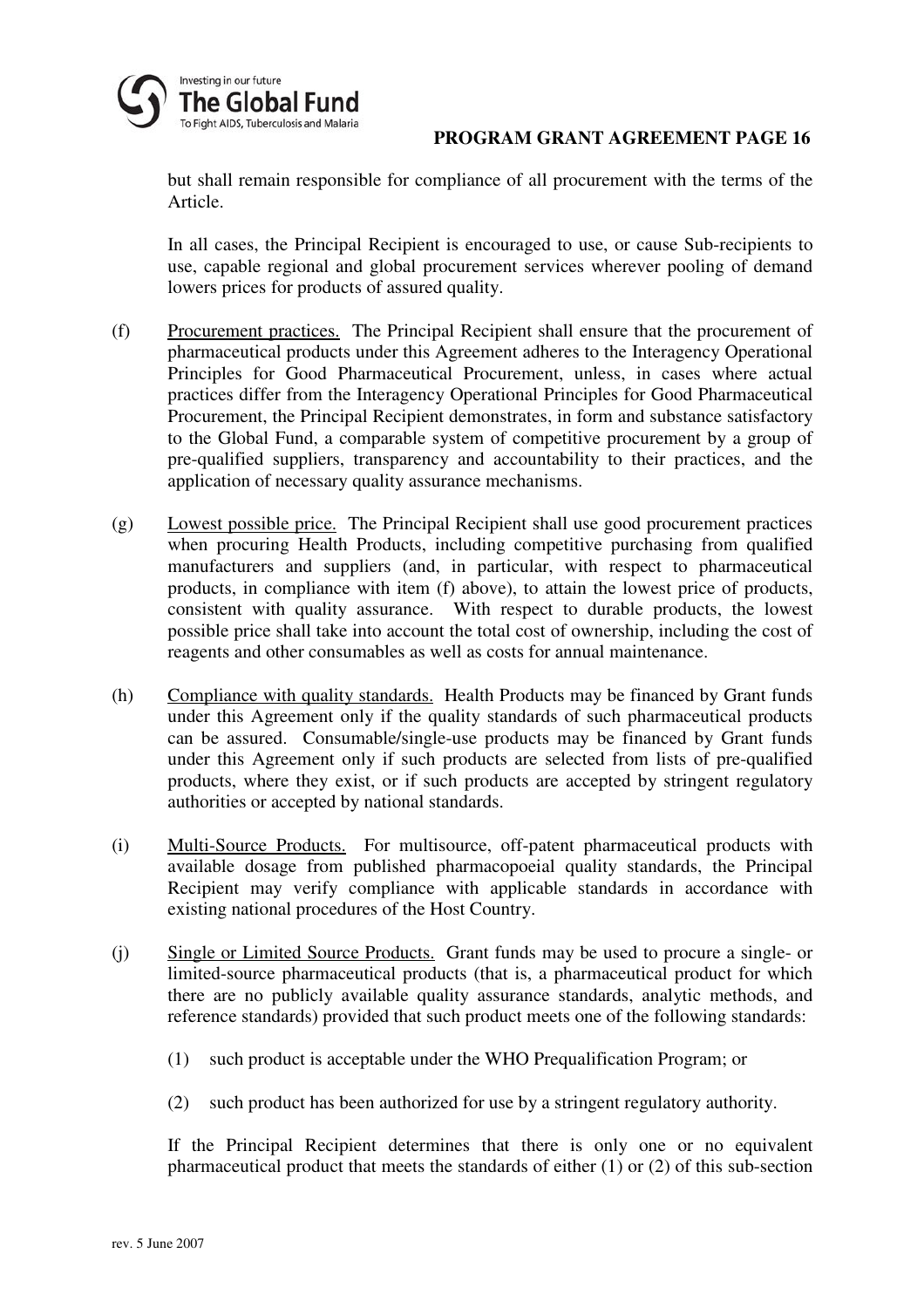

(j), or if the Principal Recipient determines that the products that meet these standards are unavailable and represents the same to the Global Fund, and the Global Fund does not object, then Grant funds may be used to procure another equivalent pharmaceutical product, provided that such product is selected in accordance with the following, in order of priority:

- i. the manufacturer has submitted an application for approval of such product to the WHO Prequalification Program or a stringent regulatory authority and such product is manufactured at a site that is compliant with the standards of GMP, as certified (after inspection) by the WHO or a stringent regulatory authority; or
- ii. if the manufacturer of such product has not submitted an application for approval of such product to the WHO Prequalification Program or a stringent regulatory authority, such product is manufactured at a GMP-compliant manufacturing site, as certified (after inspection) by the WHO or a stringent regulatory authority.

The Principal Recipient shall promptly notify the Global Fund in writing if it procures any products pursuant to the criteria in clause i or ii above.

- (k) Quality Control Testing. The Global Fund shall contract an independent third-party to conduct random quality control testing of products being procured pursuant to the criteria in clause (j)i or ii above to ensure the quality of such products. The Principal Recipient shall permit (and shall ensure that Sub-recipients permit) such third party (and/or its agents) to access its storage sites and to remove samples of products procured pursuant to the criteria in clause (j)i or ii above for such analysis. In addition, the Principal Recipient shall ensure that its contracts with suppliers for Health Products include:
	- i. the right of the Global Fund to:
		- A. obtain the manufacturer specifications,
		- B. remove samples of products and conduct random quality control testing while the products are within the possession of the supplier; and
		- C. make the results of such testing public; and
	- ii. the right of the Principal Recipient to return to the supplier products that have been found, after such testing, to be out of specification.
- (l) Termination of Contracts. With respect to a product procured pursuant to the criteria in clause (i)i or ii above, in the event that: (i) the application submitted by a manufacturer to the WHO Prequalification Program or a stringent regulatory authority for approval of such product is no longer under consideration; or (ii) an independent third party contracted by the Global Fund determines that the quality of such product is unacceptable, then the Principal Recipient shall promptly terminate the contract with the supplying manufacturer for such product.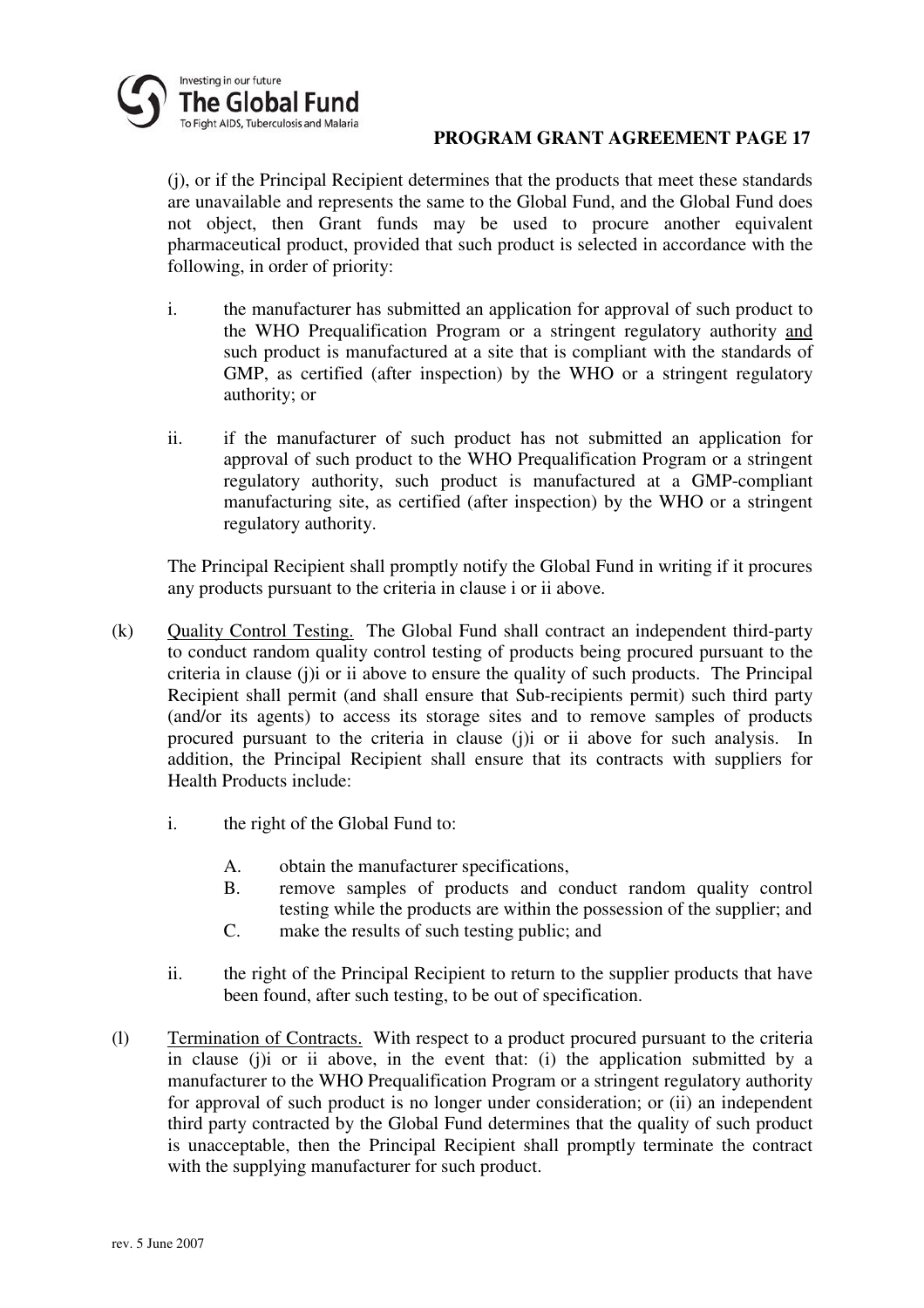- (m) Time Limitation. Procurement of products according to criteria in clause (j)i or ii above should be time-limited and the Principal Recipient should procure products meeting the criteria in clauses (1) or (2) of sub-section (j) as soon as possible.
- (n) National drug registration. If pharmaceutical products intended for use under the Program require approval by the National Drug Regulatory Authority in the Host Country, such pharmaceutical products may be financed under this Agreement only if they have been granted such approval.
- (o) Monitoring supplier performance. The Principal Recipient shall monitor the performance of suppliers with respect to the quality of the goods and services they supply and shall submit the information gathered to the Global Fund electronically for publication over the Internet through a mechanism to be established or specified by the Global Fund.
- (p) Monitoring product quality. The Principal Recipient and the Global Fund may, at its discretion, systematically ensure that random samples of pharmaceutical products financed under the Agreement are tested for compliance with applicable quality standards. The Principal Recipient shall have appropriate monitoring systems in place that are acceptable to the Global Fund or provide for the use of international procurement agencies acceptable to the Global Fund.
- (q) Supply chain. The Principal Recipient shall use its best efforts to ensure optimal reliability, efficiency and security with regard to the supply chain for pharmaceutical and other Health Products financed under the Program.
- (r) Avoidance of diversion. The Principal Recipient shall implement, and ensure that Sub-recipients implement, procedures that shall avoid the diversion of Programfinanced Health Products from their intended and agreed-upon purpose. The procedures should include the establishment and maintenance of reliable inventory management, first-in first-out stock control systems, internal audit systems, and good governance structures to ensure the sound operation of these systems.
- (s) Adherence to treatment protocols, drug resistance and adverse effects. The Principal Recipient shall implement mechanisms to:
	- i. encourage patients to adhere to their prescribed treatments (which mechanisms shall include but not be limited to fixed-dose combinations, once-a-day formulations, blister packs, and peer education and support);
	- ii. monitor and contain drug resistance; and
	- iii. monitor adverse drug reactions according to existing international guidelines.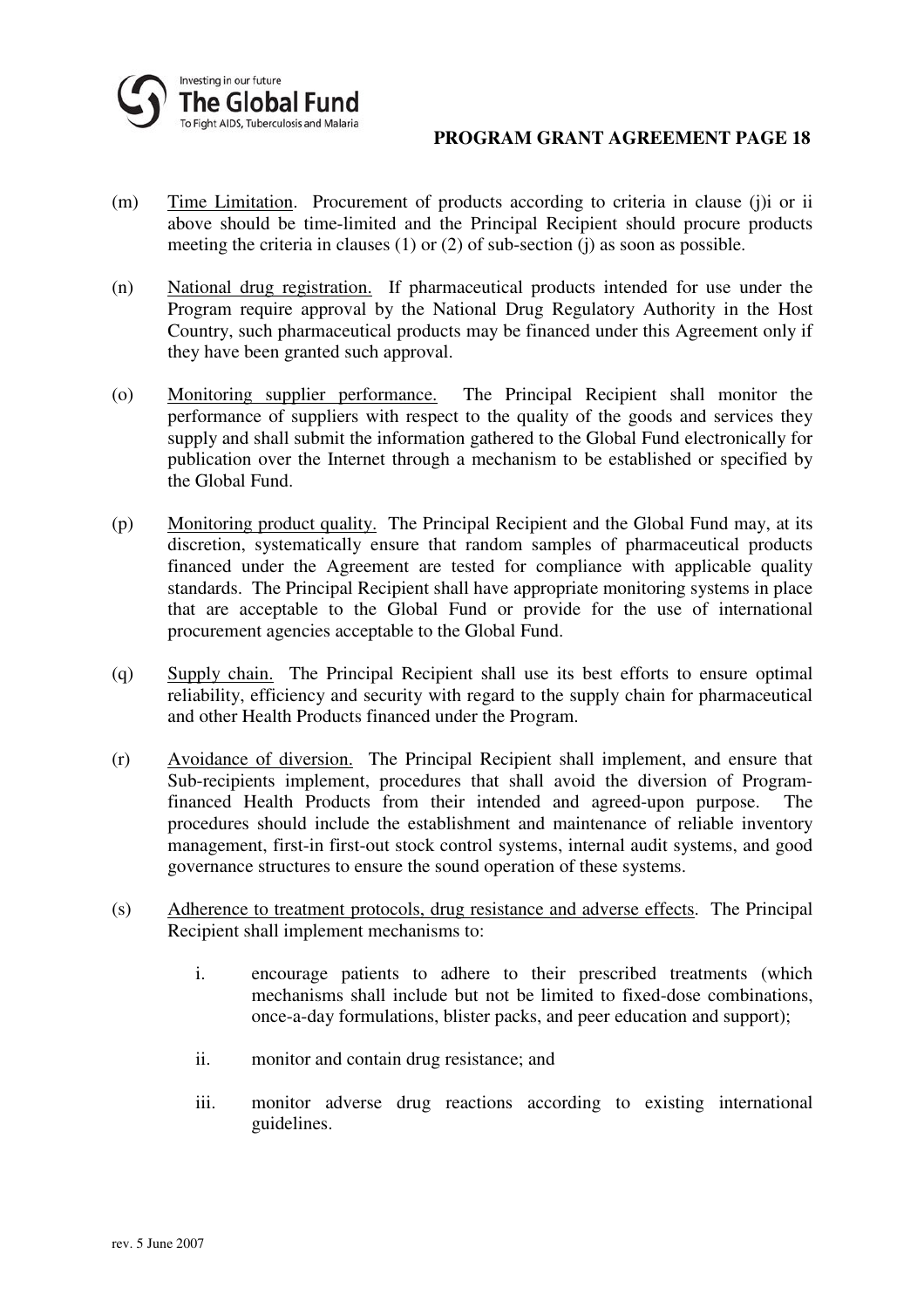

All procurement of medicines to treat multi-drug resistant tuberculosis financed under the Agreement must be conducted through the Green Light Committee of the Global Stop TB Partnership.

(t) Price Reporting. Upon receipt in the country of Health Products purchased with Grant funds, the Principal Recipient shall promptly report to the Global Fund the prices it has paid for such Health Products and other related supply information as specified in, and using the form of, the Price Reporting Mechanism available on the website of the Global Fund or such other suitable tool that the Global Fund may make available for this purpose.

### **Article 20. INSURANCE AND LIABILITY FOR LOSS, THEFT OR DAMAGE**

- (a) Insurance. The Principal Recipient shall maintain, where available at a reasonable cost, all risk property insurance on Program assets and comprehensive general liability insurance with financially sound and reputable insurance companies. The insurance coverage shall be consistent with that held by similar entities engaged in comparable activities.
- (b) Responsibility for Loss or Theft. The Principal Recipient shall be solely liable for the loss or theft of, or damage to any and all items purchased with Grant funds (including those in the possession of Sub-recipients), and, immediately upon any such loss, theft or damage, shall replace such items at its own expense in compliance with the procurement requirements set forth in Article 18 and Article 19 of this Agreement. In addition, the Principal Recipient shall be solely liable for the loss or theft of any cash in the possession of the Principal Recipient or any of its agents or Sub-recipients and shall have no recourse to the Global Fund for any such loss or theft.

# **Article 21. CONFLICTS OF INTEREST; ANTI-CORRUPTION**

- (a) Standards of Conduct. The Principal Recipient shall maintain and enforce standards of conduct to govern the performance of persons affiliated with the Principal Recipient or any Sub-recipient (for example, directors, officers, employees or agents) engaged in the award and administration of contracts, grants, or other benefits using Grant funds to ensure that such persons do not engage in any practice set forth in paragraph (b) below.
- (b) No corruption. The Principal Recipient shall not, and shall ensure that no Subrecipient or person affiliated with the Principal Recipient or any Sub-recipient:
	- i. participates in the selection, award or administration of a contract, grant or other benefit or transaction funded by the Grant, in which the person, members of the person's immediate family or his or her business partners, or organizations controlled by or substantially involving such person, has or have a financial interest;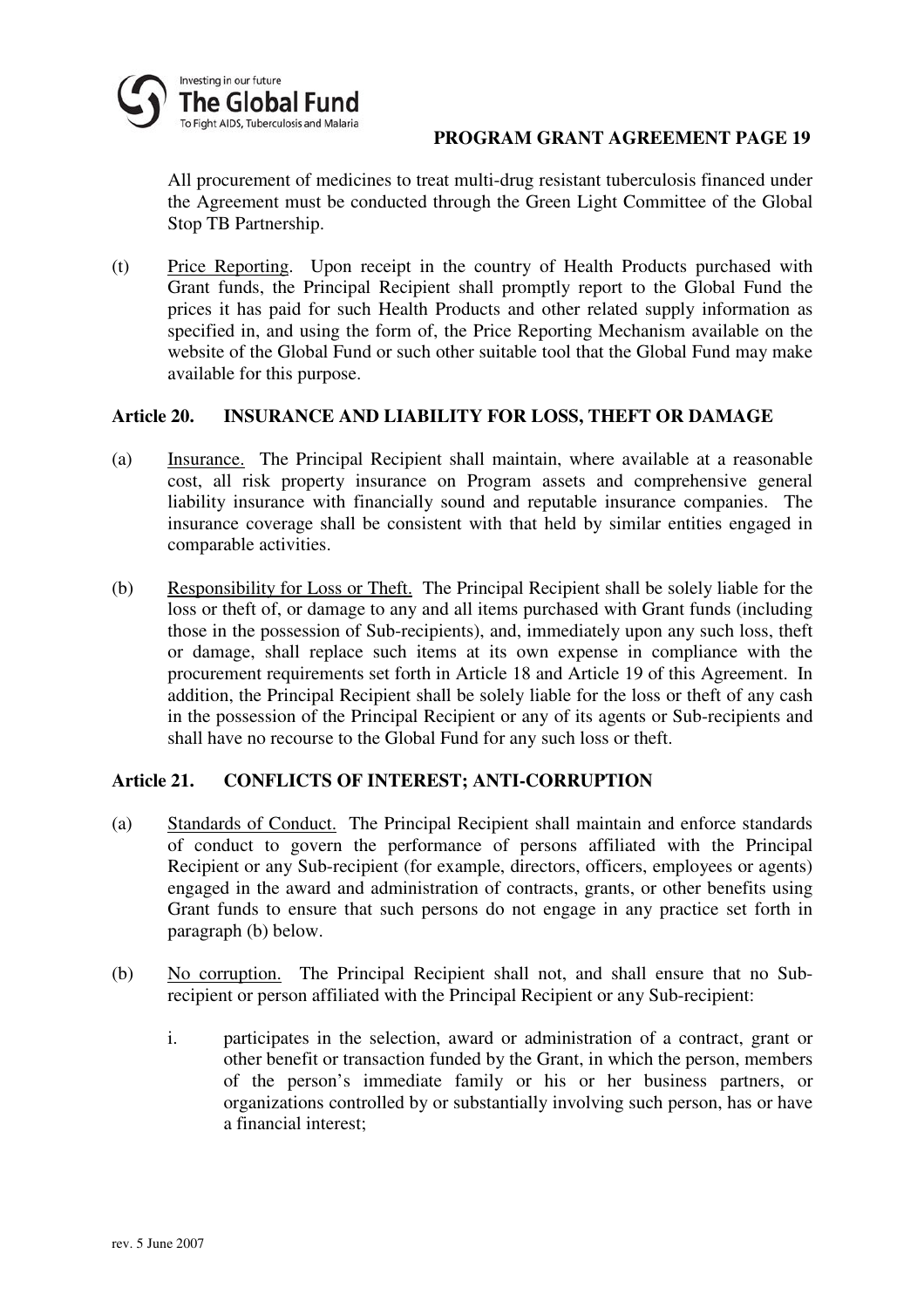

- ii. participates in transactions involving organizations or entities with which or whom that person is negotiating or has any arrangement concerning prospective employment;
- iii. offers, gives, solicits or receives, directly or indirectly, gratuities, favors, gifts or anything else of value to influence the action of any person involved in the procurement process or contract execution;
- iv. misrepresents or omits facts in order to influence the procurement process or the execution of a contract;
- v. engages in a scheme or arrangement between two or more bidders, with or without the knowledge of the Principal Recipient or Sub-recipient, designed to establish bid prices at artificial, non-competitive levels; or
- vi. participates in any other practice that is or could be construed as an illegal or corrupt practice in the Host Country.
- (c) Disclosure. If the Principal Recipient has knowledge or becomes aware of any:
	- i. actual, apparent or potential conflict between the financial interests of any person affiliated with the Principal Recipient, any Sub-recipient, the CCM, the LFA, or the Global Fund and that person's duties with respect to the implementation of the Program; or
	- ii. any of the practices listed in paragraph (b) above,

the Principal Recipient shall immediately disclose the actual, apparent or potential conflict of interest directly to the Global Fund.

# **Article 22. USE OF LOGOS OR TRADEMARKS**

The Principal Recipient shall not use the logo or any trademarks of the Global Fund unless it has executed a valid license agreement with the Global Fund for such use.

# **Article 23. NOVATION; TRANSFER OF PRINCIPAL RECIPIENT**

If at any time, either the Principal Recipient or the Global Fund concludes that the Principal Recipient is not able to perform the role of Principal Recipient and to carry out its responsibilities under this Agreement or if, for whatever reason, the Global Fund and the Principal Recipient wish to transfer some or all of the responsibilities of the Principal Recipient to another entity that is able and willing to accept those responsibilities, then the other entity ("New Principal Recipient"), may be substituted for the Principal Recipient in this Agreement. The substitution shall occur on such terms and conditions as the Global Fund and the New Principal Recipient agree, in consultation with the CCM. The Principal Recipient shall cooperate fully with the Global Fund and the CCM to facilitate the transfer.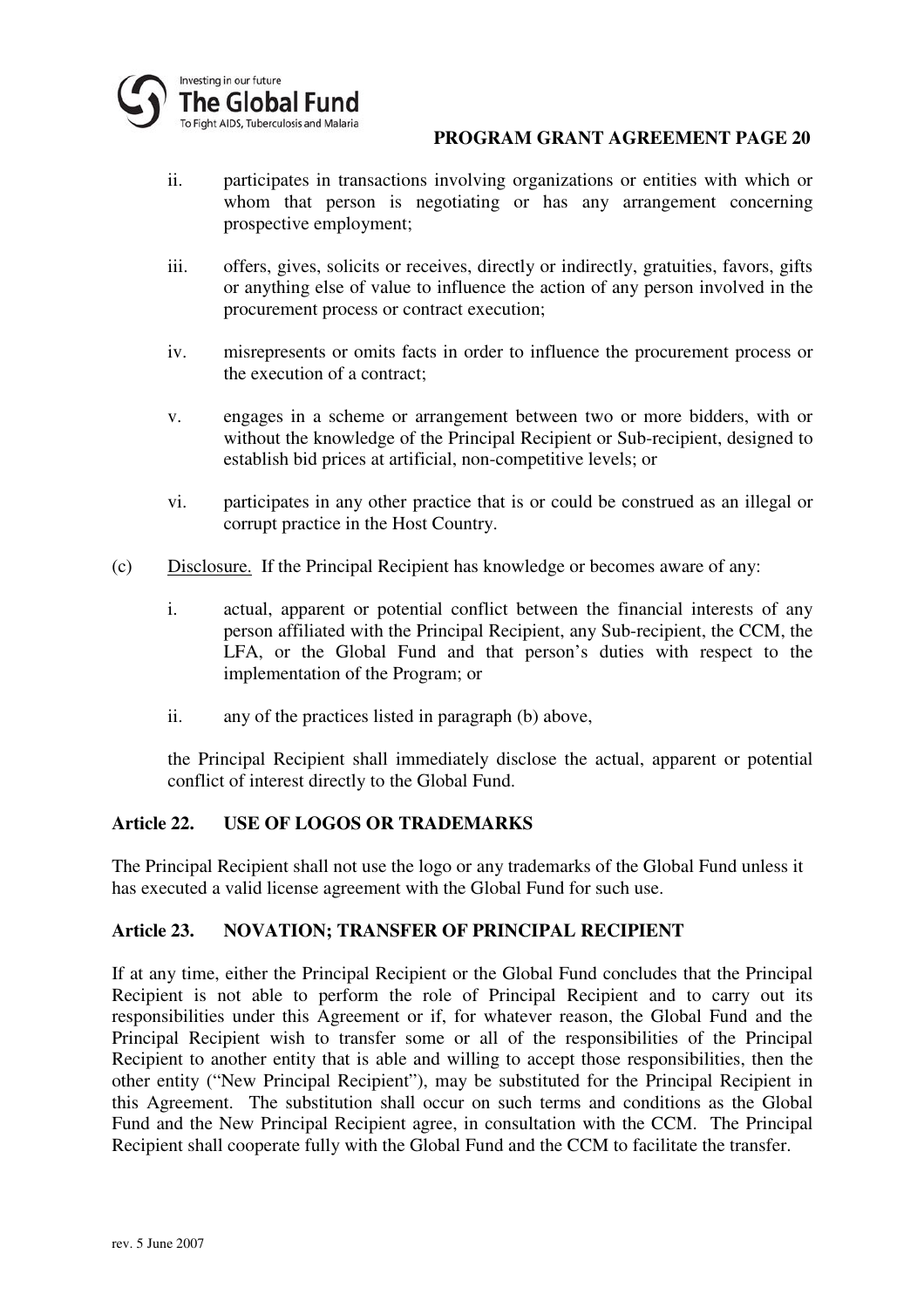

### **Article 24. ADDITIONAL PRINCIPAL RECIPIENTS**

In addition to the Principal Recipient, the Global Fund may from time to time award grants to other entities, to implement programs in the Host Country. The Principal Recipient shall cooperate as appropriate with such other entities to realize the benefits of all programs financed by the Global Fund.

#### **Article 25. NOTICES**

Any notice, request, document, report, or other communication submitted by either the Principal Recipient or the Global Fund, unless this Agreement expressly provides otherwise, shall be sent to the other party's: (i) Authorized Representative noted in block 15 or 16 of the face sheet of this Agreement, as appropriate; or (ii) The Name/Address for Notices noted in block 13 or 14 of the face sheet of this Agreement, as appropriate. All such documents shall be copied to the CCM. In the case of communications to the Global Fund through the LFA, the Principal Recipient shall submit such communications to the person identified in block 12 of the face sheet of this Agreement. All communications under this Agreement shall be in English.

### **Article 26. TERMINATION; SUSPENSION**

- (a) Sole Discretion of Global Fund. The Global Fund may terminate or suspend this Agreement in whole or in part, for any reason to be determined in its sole discretion, upon giving the Principal Recipient written notice. Any portion of this Agreement that is not terminated or suspended shall remain in full force and effect.
- (b) Procedures Upon Termination. Upon full or partial termination or suspension of this Agreement for any reason, including a decision by the Global Fund to discontinue funding after the Phase 1 Ending Date or following the Phase 2 Ending Date, the Principal Recipient shall, among other procedures which may be requested by the Global Fund:
	- i. immediately return to the Global Fund any Grant funds that have not been expended by the Principal Recipient and Sub-recipients if so requested by the Global Fund;
	- ii. provide to the Global Fund a final audited financial report of the Program;
	- iii. provide to the Global Fund an inventory of all assets and receivables purchased with Grant funds; and
	- iv. if so requested by the Global Fund, provide a plan (prepared in consultation with the CCM) for the use of all assets and services referred to in sub-paragraph iii. above (the "Close-out Plan"). The Close-out Plan shall be subject to the final approval of the Global Fund.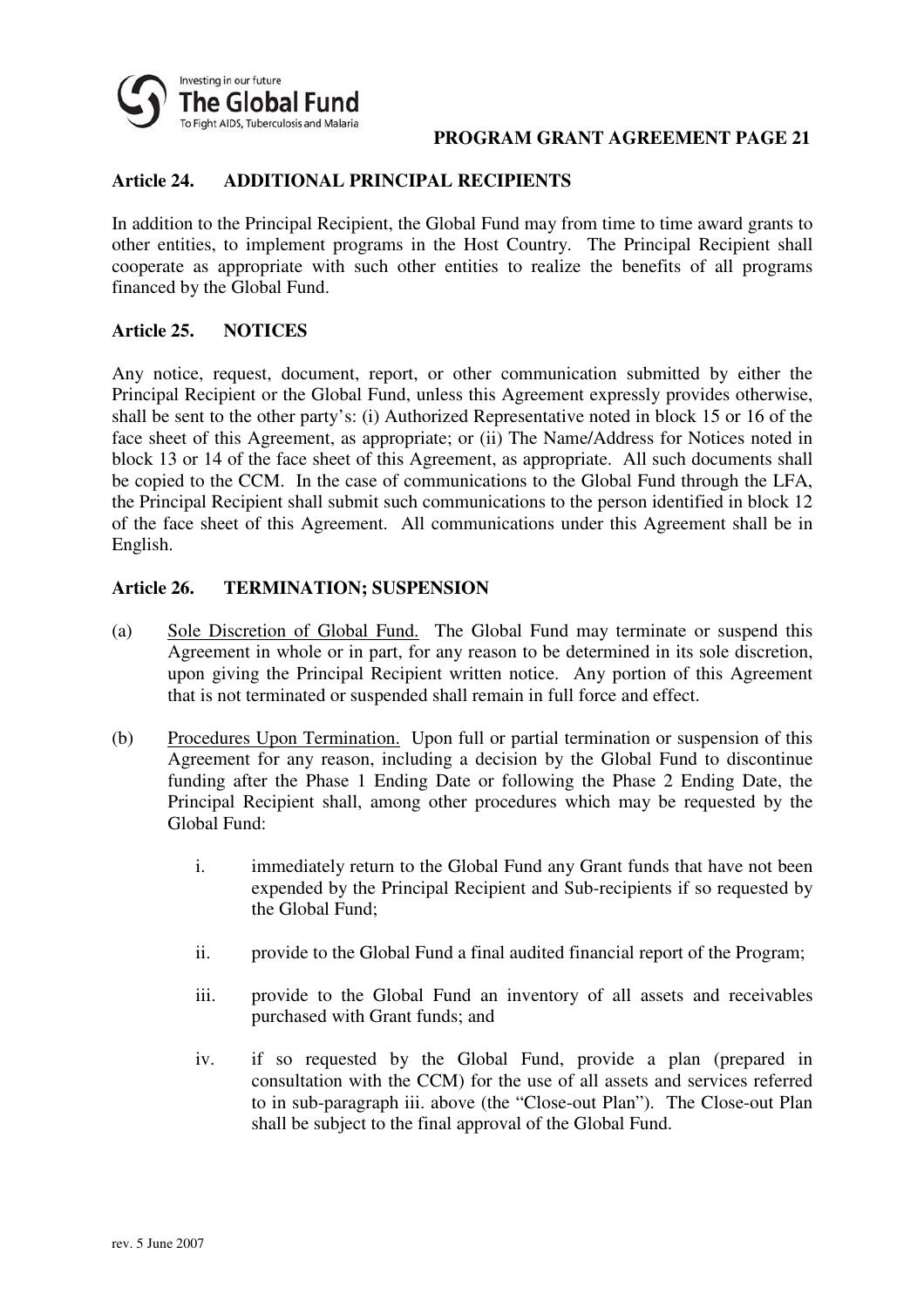

(c) Transfer. The Global Fund may, at any time and in its sole discretion, direct that title to goods financed under the Grant be transferred to the Global Fund or to a third party which the Global Fund appoints to receive such goods.

### **Article 27. REFUNDS**

Immediate Refund. Notwithstanding the availability or exercise of any other remedies under this Agreement, the Global Fund may require the Principal Recipient to immediately refund to the Global Fund any disbursement of the Grant funds in the currency in which it was disbursed in any of the following circumstances:

- i. this Agreement has been terminated or suspended;
- ii. there has been a breach by the Principal Recipient of any provision of this Agreement;
- iii. the Global Fund has disbursed an amount to the Principal Recipient in error; or
- iv. the Principal Recipient has made a material misrepresentation with respect to any matter related to this Agreement.

#### **Article 28. LIMITS OF GLOBAL FUND LIABILITY**

- (a) The Global Fund shall be responsible only for performing the obligations that are specifically set forth in this Agreement. Except for those obligations, the Global Fund shall have no liability to the CCM (or any member thereof), the Principal Recipient, Sub-recipients, any employees or any contractor thereof or any other person or entity as a result of this Agreement or the implementation of the Program. Any financial or other liability that may arise as a result of the implementation of the Program shall be the sole responsibility of the Principal Recipient.
- (b) The Principal Recipient implements the Program on behalf of the CCM and not on behalf of the Global Fund. This Agreement and the Grant shall in no way be construed as creating the relationship of principal and agent, of partnership in law or of joint venture as between the Global Fund and the Principal Recipient or any other person involved in the Program. The Global Fund assumes no liability for any loss or damage to any person or property arising from the Program. The Principal Recipient shall not, under any circumstances, represent that it is an agent of the Global Fund, and shall take all reasonable precautions to avoid any perception that such relationship exists.

# **Article 29. INDEMNIFICATION**

The Principal Recipient shall defend, indemnify and hold harmless the Global Fund, its directors, officers and employees and any of the Global Fund's agents and contractors from and against (i) any and all losses of the Global Fund, its officers and employees, and (ii) any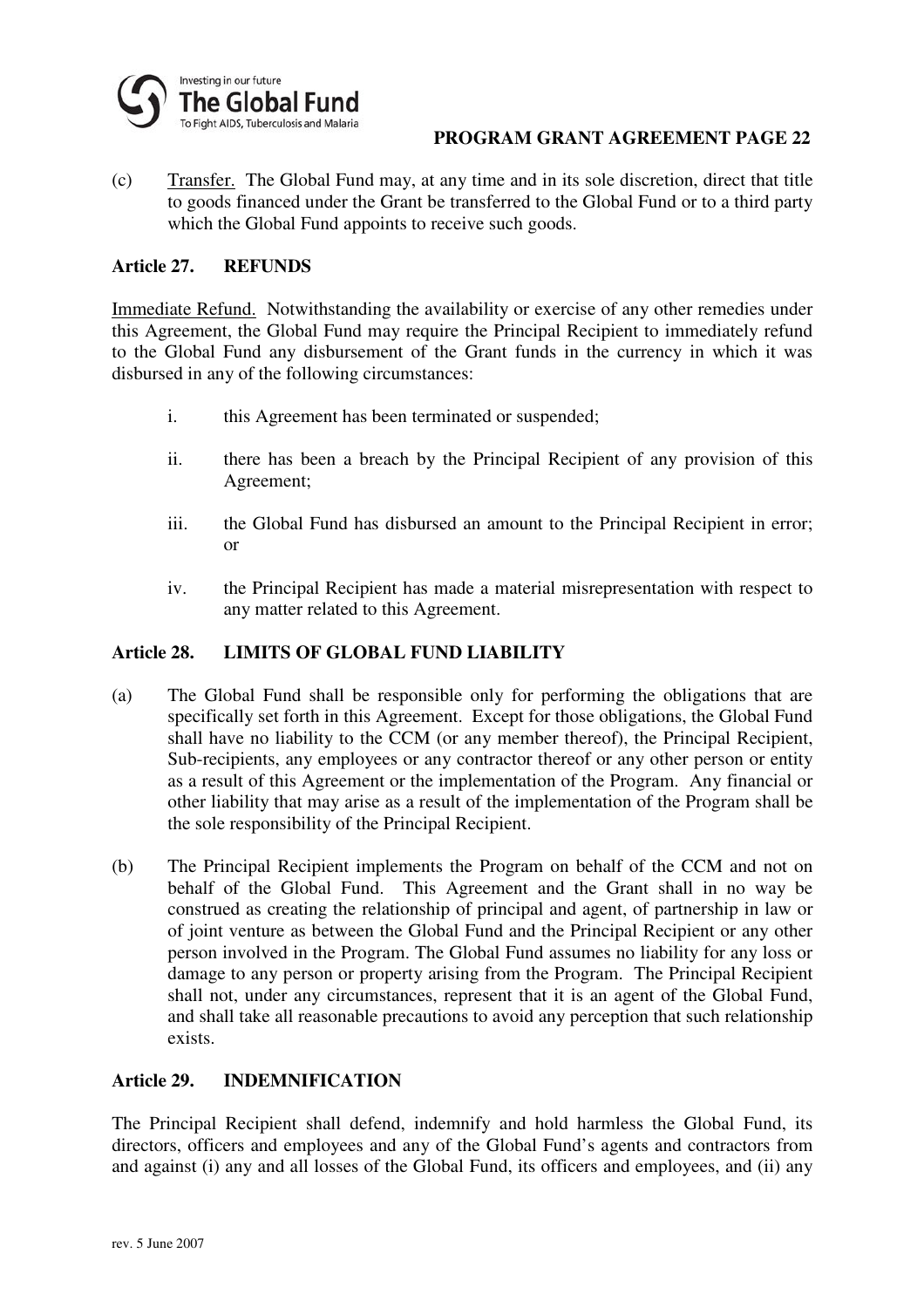

and all claims, liabilities suits, actions (including charges, disbursements and reasonable fees of counsel), proceedings, damages, expenses and obligations of any kind that may be incurred by the Global Fund or asserted against the Global Fund, its officers and employees, by or on behalf of any person on account of, based or resulting from, arising out of (or which may be claimed to arise out of) the acts or omission of the Principal Recipient and its agents, employees, Sub-recipients, assignees, transferees, delegees or successors, for which the Principal Recipient retains responsibility.

# **Article 30. IMPLEMENTATION LETTERS**

To assist the Principal Recipient in the implementation of this Agreement, the Global Fund shall issue, from time to time, implementation letters that shall provide additional information and guidance about matters stated in this Agreement and may amend the terms and conditions of this Agreement. In addition, the Global Fund and the Principal Recipient may from time to time issue jointly signed implementation letters to confirm and record their mutual understanding on aspects of the implementation of this Agreement.

### **Article 31. MODIFICATION OR AMENDMENT**

No modification of this Agreement shall be valid unless in writing and signed by an authorized representative of the Global Fund and an authorized representative Principal Recipient. Any change to the terms of this Agreement shall be made in an implementation letter signed by the parties to this Agreement.

# **Article 32. DISSEMINATION OF INFORMATION**

The Principal Recipient understands that the Global Fund reserves the right to freely publish or disseminate information derived from the implementation of this Program.

#### **Article 33. NONWAIVER OF REMEDIES**

No delay in exercising any right or remedy under this Agreement shall be construed as a waiver of such right or remedy.

#### **Article 34. SUCCESSORS AND ASSIGNEES**

This Agreement shall be binding on the successors and assignees of the Principal Recipient and the Agreement shall be deemed to include the Principal Recipient's successors and assignees. However, nothing in this Agreement shall permit any assignment without the prior written approval of the Global Fund.

# **Article 35. ARBITRATION**

Any dispute, controversy or claim arising out of or relating to this Agreement, or the breach, termination or invalidity thereof, shall be settled by arbitration in accordance with the United Nations Commission on International Trade Law (UNCITRAL) Arbitration Rules as at present in force. The Global Fund and the Principal Recipient agree to be bound by the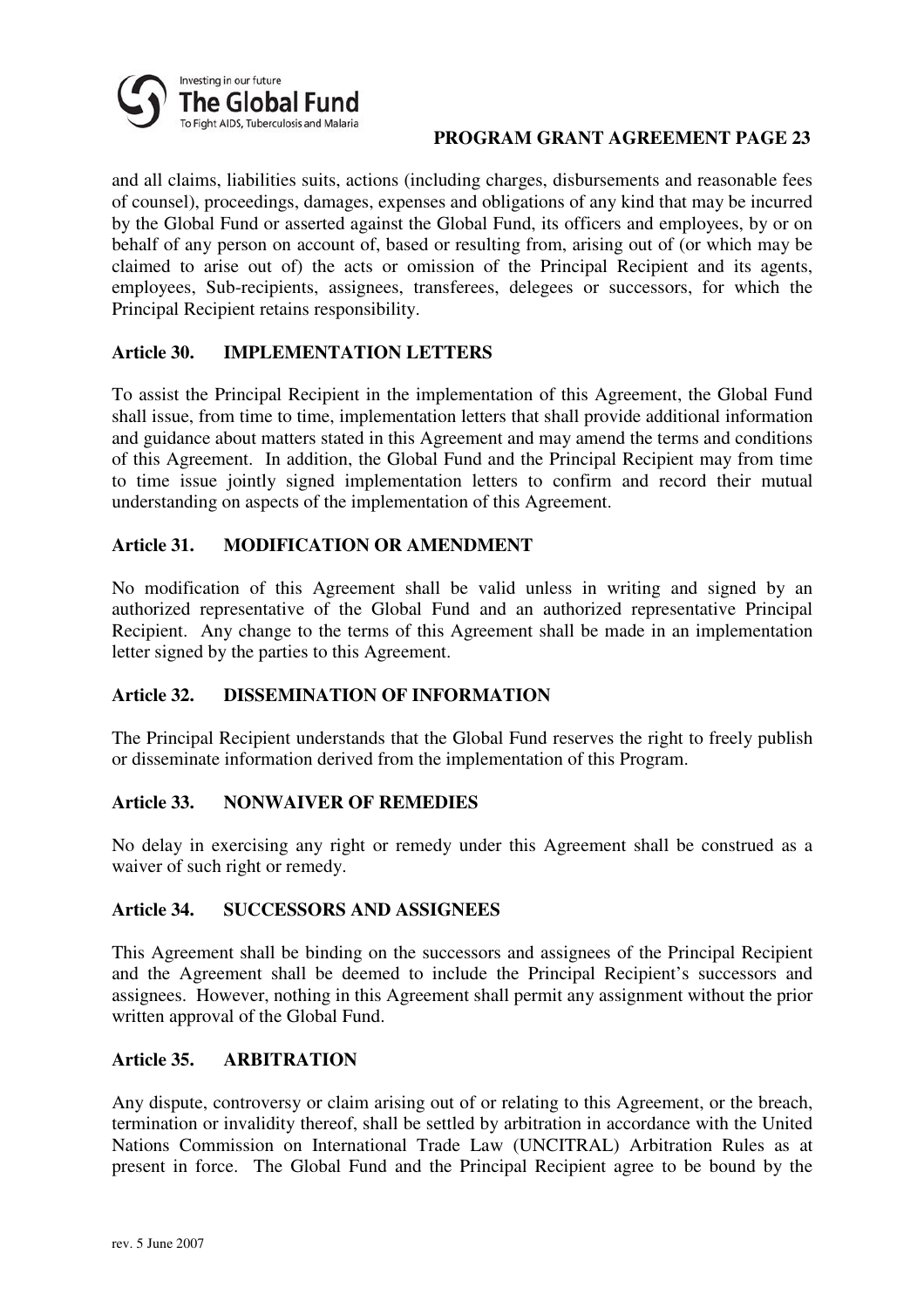

arbitration award rendered in accordance with such arbitration, as the final adjudication of any such dispute, controversy, or claim. The appointment authority for such arbitrator shall be the International Chamber of Commerce International Court of Arbitration. The number of arbitrators shall be three. The place of arbitration shall be Geneva, Switzerland. The language to be used in the arbitral proceedings shall be English.

### **Article 36. APPLICABLE LAW**

This Agreement shall be governed by the UNIDROIT Principles (2004).

### **Article 37. ENTIRE AGREEMENT**

This Agreement and any annexes and attachments hereto constitute the entire agreement between the Parties and set out all the conditions, understandings and agreements between the Parties pertaining to the subject matter of this Agreement and supersedes all prior agreements, understandings, negotiations and discussions, whether oral or written. There are no conditions, understandings or other agreements, oral or written, express, implied or collateral between the Parties in connection with the subject matter of this Agreement except as specifically set forth in this Agreement and any attachments hereto.

# **Article 38. EFFECTIVE DATE**

This Agreement, prepared in two originals, shall become effective on the date of its signature by both the Principal Recipient and the Global Fund, acting through their duly Authorized Representatives identified in blocks 15 and 16 of the face sheet of the Agreement.

#### **Article 39. SURVIVAL**

- (a) All covenants, agreements, representations and warranties made by the Principal Recipient in this Agreement shall be considered to have been relied upon by the Global Fund and shall survive the execution and delivery of this Agreement, regardless of any investigation made by the Global Fund or on its behalf and notwithstanding that the Global Fund may have had notice or knowledge of any fact or incorrect representation or warranty at any time in the Program Term, and shall continue in full force and effect until the Phase 1 Ending Date, or, if a Phase 2 Approval is issued by the Global Fund, the Phase 2 Ending Date.
- (b) The provisions of Articles 6 (Covenants), Article 8 (Local Fund Agent), Article 9 (Management of Grant Funds), paragraphs (a), (f) and (g) of Article 13 (Audits and Records), Article 17 (Evaluations by the Global Fund), Article 18 (Contracts for Goods and Services), Article 19 (Pharmaceutical and Other Health Products), Article 20 (Insurance and Liability for Loss, Theft or Damage), Article 21 (Conflicts of Interest; Anti-Corruption), Article 27 (Refunds), Article 28 (Limits of Global Fund Liability) and Article 29 (Indemnification) shall survive and remain in full force and effect regardless of the expiry of the Program Term or the termination of this Agreement.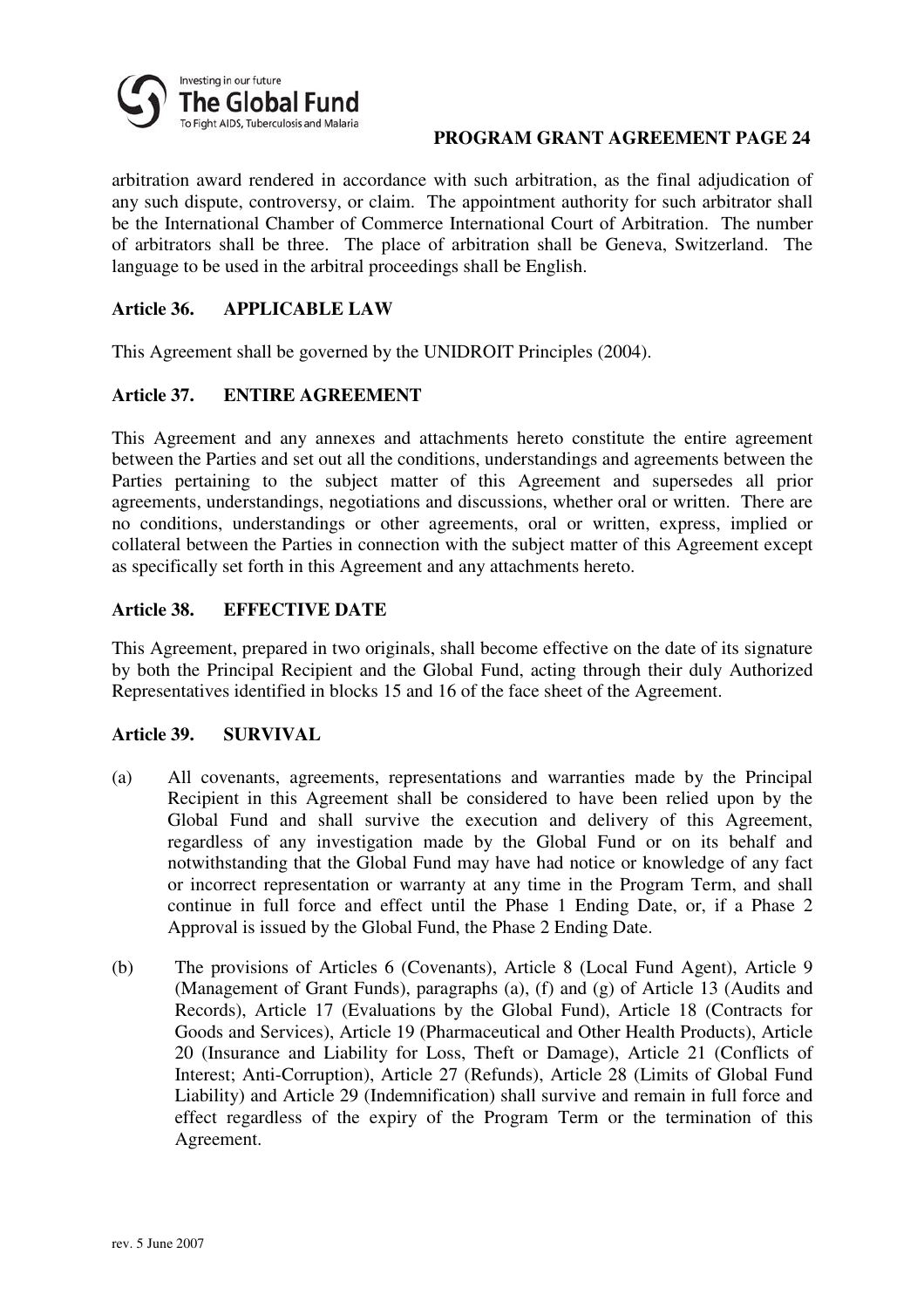

### **Article 40. PRIVILEGES AND IMMUNITIES**

(a) Nothing contained in this Agreement shall be construed as a waiver of any privileges and immunities to which the Global Fund is entitled under international or national law.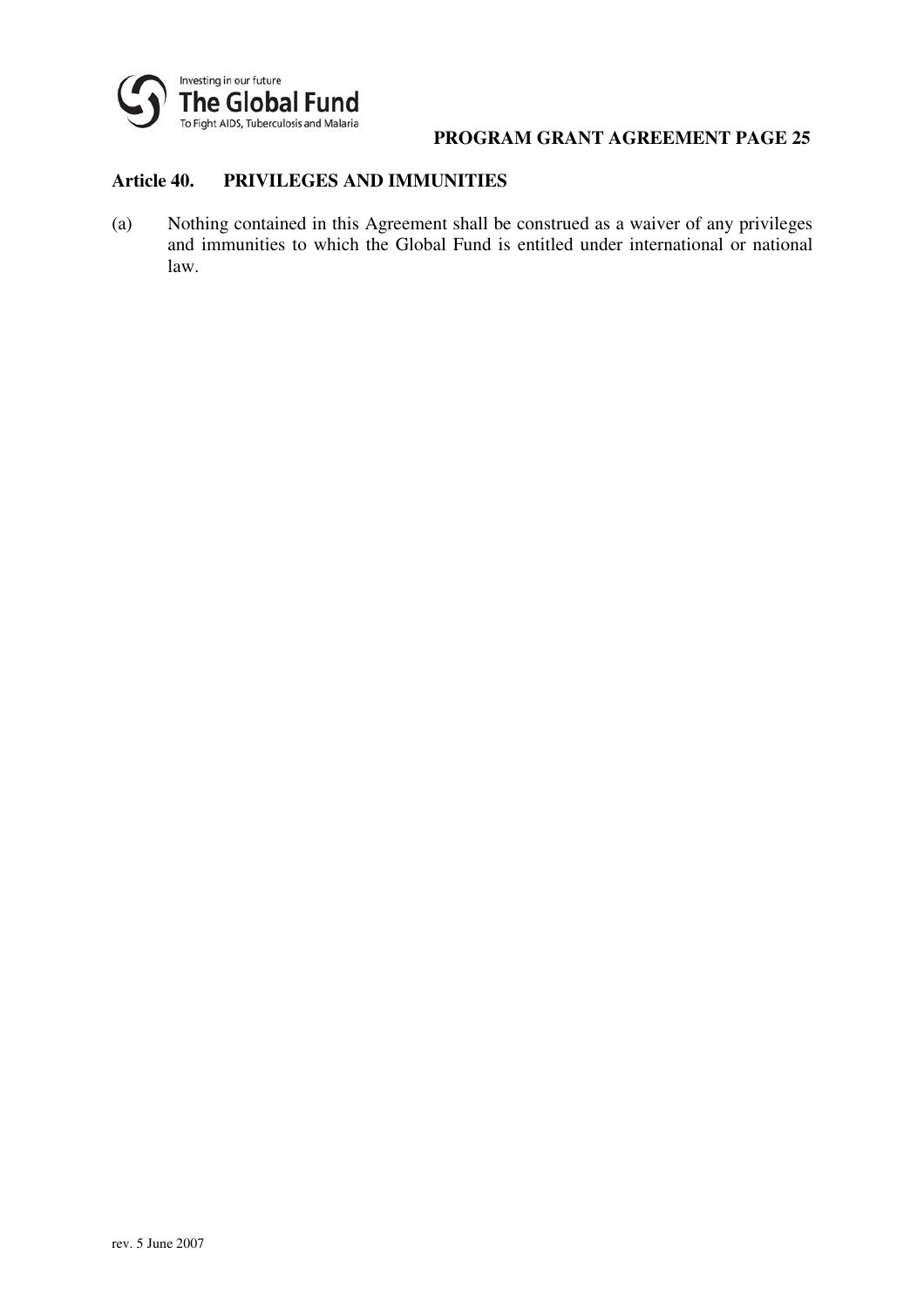

(b) The Principal Recipient will use its best efforts, upon the request of the Global Fund, to secure recognition by the Host Country of the Global Fund as an institution to which the privileges and immunities normally granted to international organizations apply.

#### **Article 41. TRUSTEE**

The Global Fund and the International Bank for Reconstruction and Development (the "World Bank") have entered into an agreement by which the World Bank has agreed to establish the "Trust Fund for the Global Fund to Fight AIDS, Tuberculosis and Malaria" (the "Trust Fund") and to serve as the trustee of the Trust Fund (the "Trustee"). Grant funds made available to the Principal Recipient will be disbursed from the Trust Fund. All of the obligations of the Global Fund under this Agreement are obligations of the Global Fund and the World Bank has no personal liability for the obligations of the Global Fund under this Agreement.

# **Article 42. ACRONYMS**

If used in this Agreement (including in the Program Implementation Description and any other annex or attachment to this Agreement), the following acronyms have the meanings ascribed to them below:

| Acronym     | <b>Meaning</b>                        |
|-------------|---------------------------------------|
| <b>ACT</b>  | Artemisinin-based combination therapy |
| <b>AIDS</b> | Acquired immune deficiency syndrome   |
| <b>ANC</b>  | <b>Antenatal Clinic</b>               |
| ART         | Antiretroviral therapy                |
| <b>ARV</b>  | Antiretroviral                        |
| <b>BCC</b>  | Behavioral change communication       |
| <b>BSS</b>  | <b>Behavior Surveillance Survey</b>   |
| <b>CBO</b>  | Community-based organization          |
| <b>CCM</b>  | <b>Country Coordinating Mechanism</b> |
| <b>CRIS</b> | Country response information system   |
| <b>CSW</b>  | Commercial sex worker                 |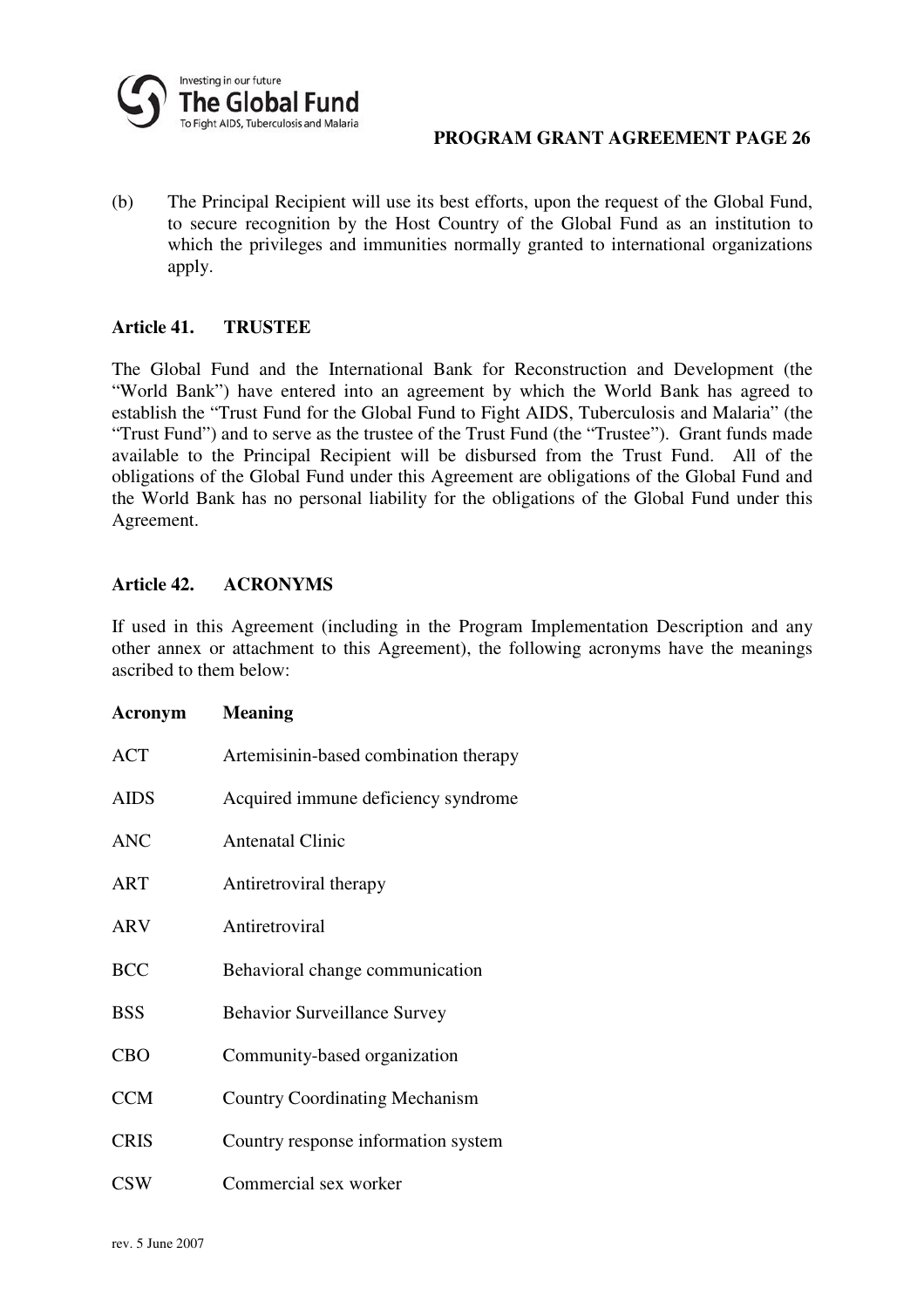

| <b>CT</b>    | Counseling and testing                                  |
|--------------|---------------------------------------------------------|
| <b>DDT</b>   | Dichlorodiphenyltrichloroethane                         |
| <b>DFID</b>  | United Kingdom Department for International Development |
| <b>DHS</b>   | Demographic and Health Surveys                          |
| <b>DOTS</b>  | Directly Observed Treatment, Short Course               |
| <b>DRS</b>   | Drug resistance surveillance                            |
| <b>DST</b>   | Drug susceptibility testing                             |
| <b>FBO</b>   | Faith-based organization                                |
| <b>GLC</b>   | Green Light Committee                                   |
| <b>GTZ</b>   | <b>German Technical Cooperation</b>                     |
| <b>HAART</b> | Highly active antiretroviral therapy                    |
| <b>HCW</b>   | Health care worker                                      |
| <b>HIS</b>   | Health Information System                               |
| <b>HIV</b>   | Human immunodeficiency virus                            |
| IDU          | Injecting drug user                                     |
| <b>IEC</b>   | Information education and communication                 |
| <b>IPT</b>   | Intermittent preventive treatment                       |
| <b>IRS</b>   | Indoor residual spraying                                |
| <b>ITN</b>   | Insecticide-treated net                                 |
| <b>KAP</b>   | Knowledge, Attitudes and Practices survey               |
| <b>LFA</b>   | Local Fund Agent                                        |
| <b>LLITN</b> | Long-lasting insecticide treated net                    |
| <b>MDG</b>   | United Nations Millennium Development Goals             |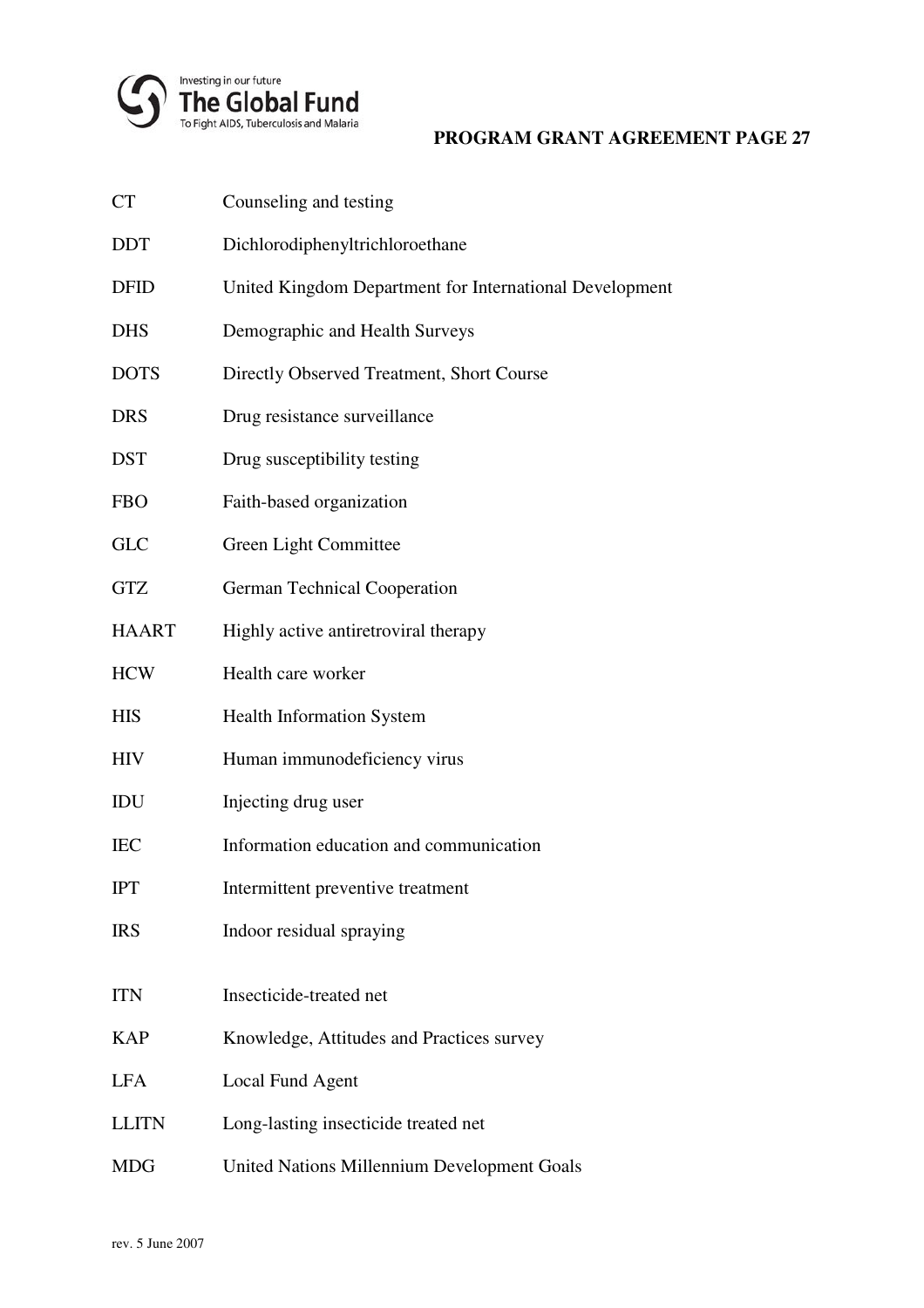

| <b>MDR</b>   | Multi-drug resistant                         |
|--------------|----------------------------------------------|
| M&E          | Monitoring and Evaluation                    |
| <b>MERG</b>  | Monitoring and Evaluation Reference Group    |
| <b>MICS</b>  | Multi indicator cluster surveys              |
| MoH          | Ministry of Health                           |
| <b>MSM</b>   | Men who have sex with men                    |
| <b>NAC</b>   | <b>National AIDS Committee</b>               |
| <b>NAP</b>   | <b>National AIDS Programme</b>               |
| <b>NGO</b>   | Non-governmental organization                |
| <b>NMCP</b>  | National malaria control program             |
| <b>NTP</b>   | National tuberculosis control program        |
| <b>OI</b>    | Opportunistic infection                      |
| <b>OVC</b>   | Orphans and children made vulnerable by AIDS |
| <b>PAHO</b>  | Pan American Health Organization             |
| PHC          | Primary Health Care                          |
| <b>PEP</b>   | Post-Exposure Prophylaxis                    |
| <b>PMTCT</b> | Prevention of Mother to Child Transmission   |
| <b>PLWHA</b> | Persons living with HIV/AIDS                 |
| <b>PPTCT</b> | Prevention of Parent to Child Transmission   |
| <b>PR</b>    | Principal Recipient                          |
| <b>RBM</b>   | Roll Back Malaria                            |
| <b>RCM</b>   | <b>Regional Coordinating Mechanism</b>       |
| <b>RDT</b>   | Rapid diagnostic test                        |